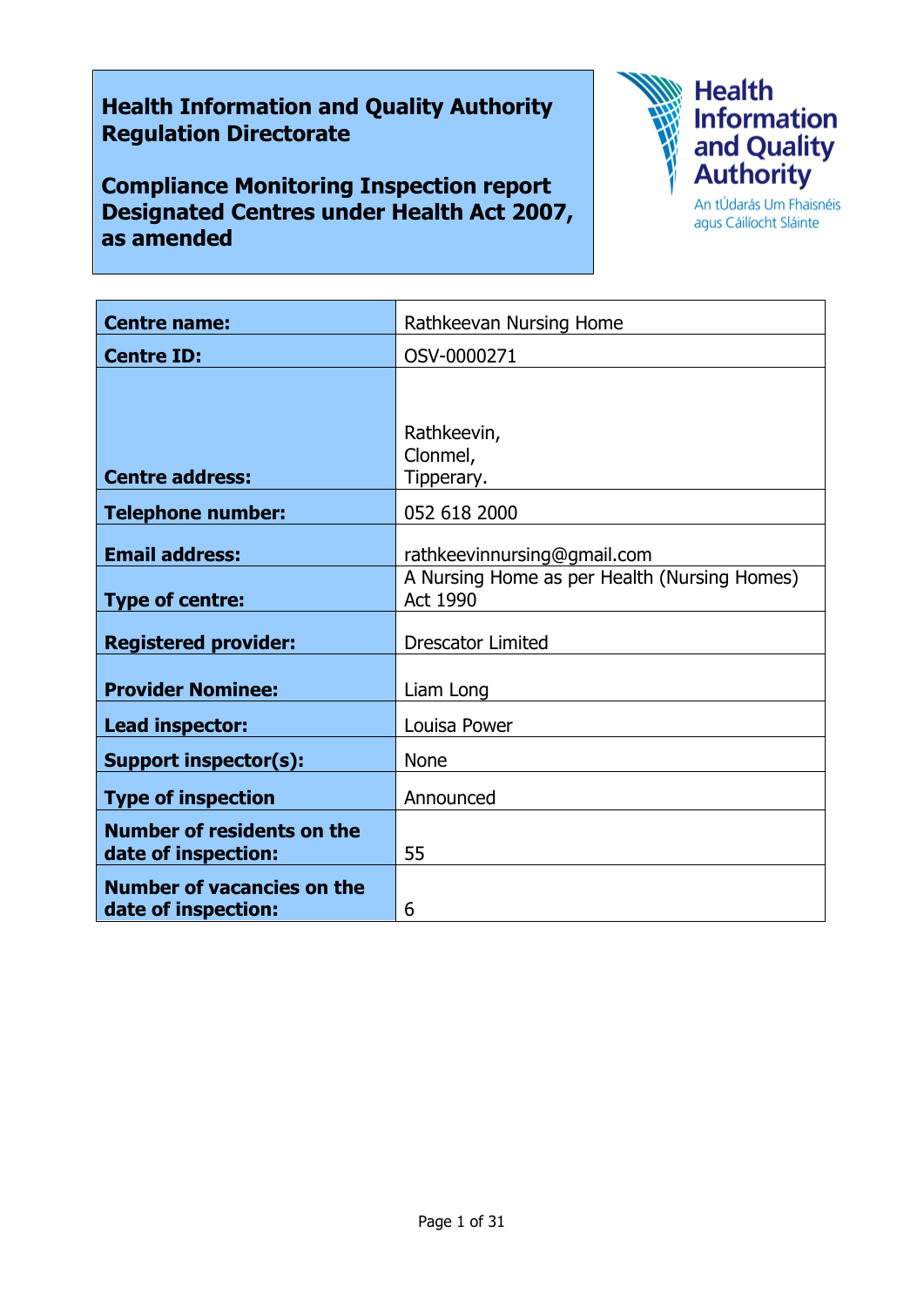# About monitoring of compliance

The purpose of regulation in relation to designated centres is to safeguard vulnerable people of any age who are receiving residential care services. Regulation provides assurance to the public that people living in a designated centre are receiving a service that meets the requirements of quality standards which are underpinned by regulations. This process also seeks to ensure that the health, wellbeing and quality of life of people in residential care is promoted and protected. Regulation also has an important role in driving continuous improvement so that residents have better, safer lives.

The Health Information and Quality Authority has, among its functions under law, responsibility to regulate the quality of service provided in designated centres for children, dependent people and people with disabilities.

Regulation has two aspects:

• Registration: under Section 46(1) of the Health Act 2007 any person carrying on the business of a designated centre can only do so if the centre is registered under this Act and the person is its registered provider.

▪ Monitoring of compliance: the purpose of monitoring is to gather evidence on which to make judgments about the ongoing fitness of the registered provider and the provider's compliance with the requirements and conditions of his/her registration.

Monitoring inspections take place to assess continuing compliance with the regulations and standards. They can be announced or unannounced, at any time of day or night, and take place:

- to monitor compliance with regulations and standards
- to carry out thematic inspections in respect of specific outcomes

▪ following a change in circumstances; for example, following a notification to the Health Information and Quality Authority's Regulation Directorate that a provider has appointed a new person in charge

▪ arising from a number of events including information affecting the safety or wellbeing of residents.

The findings of all monitoring inspections are set out under a maximum of 18 outcome statements. The outcomes inspected against are dependent on the purpose of the inspection. In contrast, thematic inspections focus in detail on one or more outcomes. This focused approach facilitates services to continuously improve and achieve improved outcomes for residents of designated centres.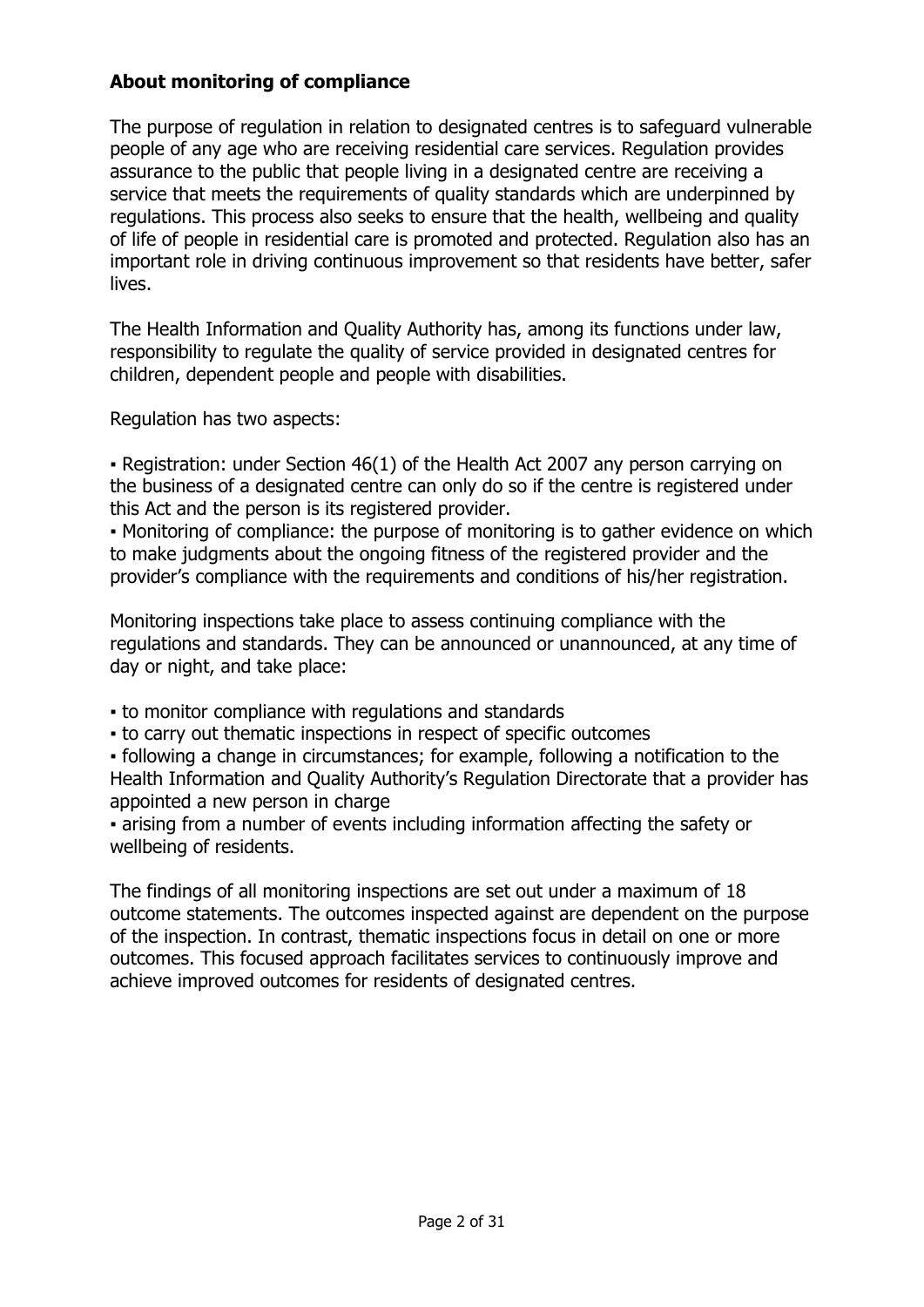Compliance with the Health Act 2007 (Care and Welfare of Residents in Designated Centres for Older People) Regulations 2013 and the National Quality Standards for Residential Care Settings for Older People in Ireland.

This inspection report sets out the findings of a monitoring inspection, the purpose of which was to inform a registration decision. This monitoring inspection was announced and took place over 2 day(s).

#### The inspection took place over the following dates and times

| From:                  | To:                    |
|------------------------|------------------------|
| 12 November 2014 09:50 | 12 November 2014 21:20 |
| 13 November 2014 07:30 | 13 November 2014 15:00 |

The table below sets out the outcomes that were inspected against on this inspection.

| Outcome 01: Statement of Purpose                                      |  |  |
|-----------------------------------------------------------------------|--|--|
| Outcome 02: Governance and Management                                 |  |  |
| Outcome 03: Information for residents                                 |  |  |
| Outcome 04: Suitable Person in Charge                                 |  |  |
| Outcome 05: Documentation to be kept at a designated centre           |  |  |
| Outcome 06: Absence of the Person in charge                           |  |  |
| Outcome 07: Safeguarding and Safety                                   |  |  |
| Outcome 08: Health and Safety and Risk Management                     |  |  |
| <b>Outcome 09: Medication Management</b>                              |  |  |
| Outcome 10: Notification of Incidents                                 |  |  |
| Outcome 11: Health and Social Care Needs                              |  |  |
| Outcome 12: Safe and Suitable Premises                                |  |  |
| Outcome 13: Complaints procedures                                     |  |  |
| Outcome 14: End of Life Care                                          |  |  |
| Outcome 15: Food and Nutrition                                        |  |  |
| Outcome 16: Residents' Rights, Dignity and Consultation               |  |  |
| Outcome 17: Residents' clothing and personal property and possessions |  |  |
| Outcome 18: Suitable Staffing                                         |  |  |

### Summary of findings from this inspection

The inspection was an announced renewal of registration inspection that took place over 2 days and was the sixth inspection of the centre by the Authority. As part of the inspection process, the inspector met with residents, relatives, visitors and staff members. The inspector observed practices and reviewed documentation such as care plans, medical records, accident logs, policies and procedures, risk management documentation and staff records. The documentation submitted by the providers as part of the application process was submitted in a timely and precise manner and was also reviewed prior to the inspection including questionnaires completed by residents and relatives; the feedback was positive and is referenced in the body of the report.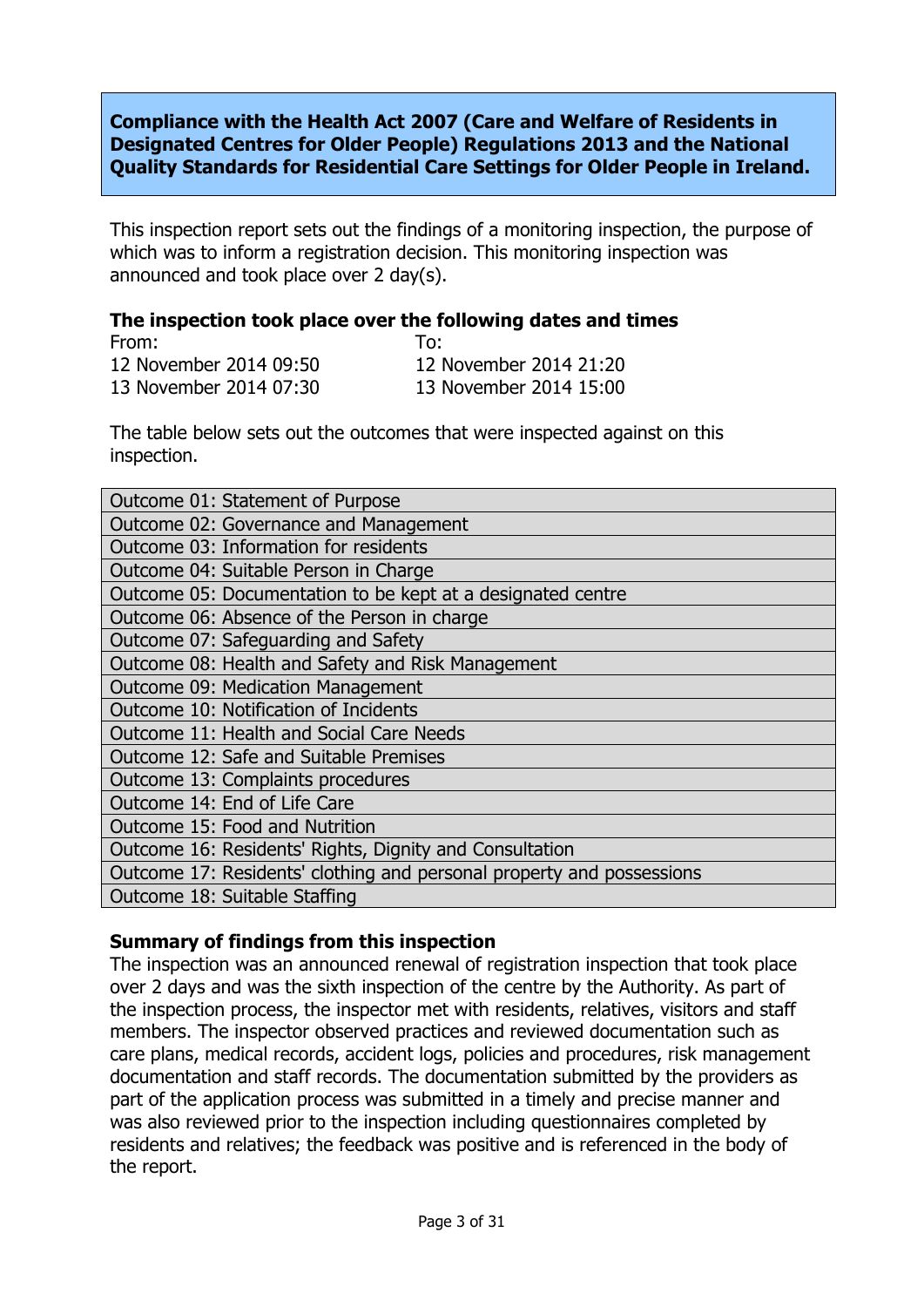There had been a recent change to the person in charge which had been notified to the Authority in a timely fashion. Based on an interview, observations and these inspection findings, the person in charge was suitably qualified, experienced and was deemed to have the required authority, accountability and responsibility.

Overall, the inspector found that the person in charge ensured that residents' medical and nursing needs were met to a good standard. Residents looked well and cared for, engaged readily with the inspector and provided positive feedback on the staff, care and services provided. The inspector found evidence of good practice in a range of areas. The person in charge and staff all interacted with residents in a respectful, warm and friendly manner and demonstrated a thorough knowledge of residents' needs, likes, dislikes and preferences. The inspector observed that improvements had been made in the areas of health and safety and human resources.

Improvements were identified to enhance the substantive evidence of good practice and to comply with the requirements of the Health Act 2007 (Care and Welfare of Residents in Designated Centres for Older People) Regulations 2013. Improvements were identified to enhance the substantive evidence of good practice. The required improvements are set out in detail in the action plan at the end of this report and include

- Audit and quality improvement
- documentation
- risk identification and assessment
- medication management
- care planning, development, implementation and review
- provision of activities that meet residents' needs, interests and capacities.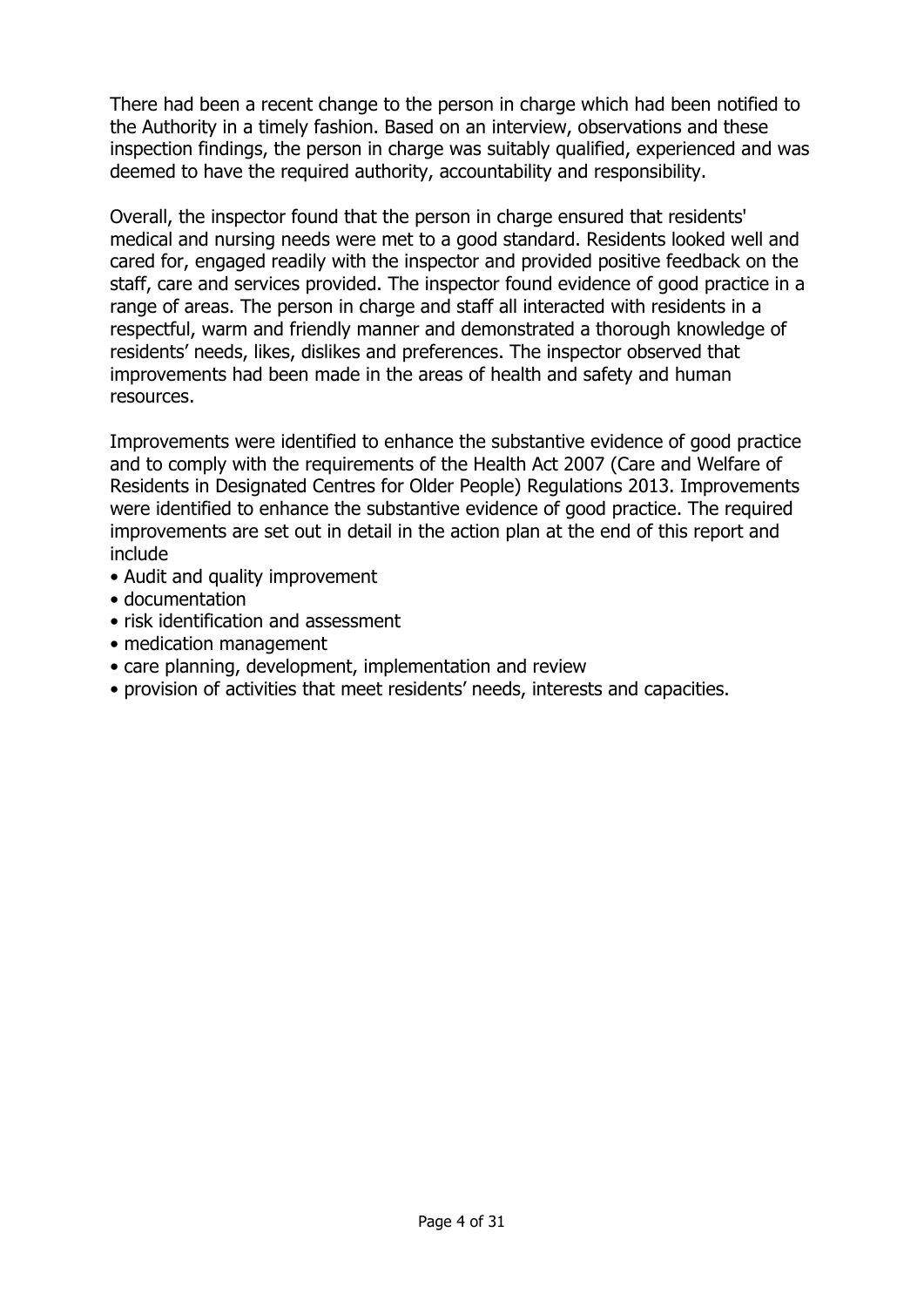Section 41(1)(c) of the Health Act 2007. Compliance with the Health Act 2007 (Care and Welfare of Residents in Designated Centres for Older People) Regulations 2013 and the National Quality Standards for Residential Care Settings for Older People in Ireland.

#### Outcome 01: Statement of Purpose

There is a written statement of purpose that accurately describes the service that is provided in the centre. The services and facilities outlined in the Statement of Purpose, and the manner in which care is provided, reflect the diverse needs of residents.

#### Theme:

Governance, Leadership and Management

### Outstanding requirement(s) from previous inspection(s):

No actions were required from the previous inspection.

### Findings:

The statement of purpose consisted of the aims, objectives and ethos of the designated centre and statement as to the facilities and services that were to be provided for residents. All items listed in Schedule 1 of the regulations were detailed in the statement of purpose. The inspector noted that the statement of purpose was made available for residents, visitors and staff to read. The statement of purpose had been reviewed in August 2014.

The written statement of purpose described a service that provided care in "a safe, homely and comfortable environment". The inspector observed that the ethos of care as described in the centre's statement of purpose was actively promoted by staff.

### Judgment:

**Compliant** 

### Outcome 02: Governance and Management

The quality of care and experience of the residents are monitored and developed on an ongoing basis. Effective management systems and sufficient resources are in place to ensure the delivery of safe, quality care services. There is a clearly defined management structure that identifies the lines of authority and accountability.

#### Theme:

Governance, Leadership and Management

### Outstanding requirement(s) from previous inspection(s):

No actions were required from the previous inspection.

### Findings:

There was evidence of a clearly defined management structure that identified the lines of authority and accountability, specified roles, and details of responsibilities for all areas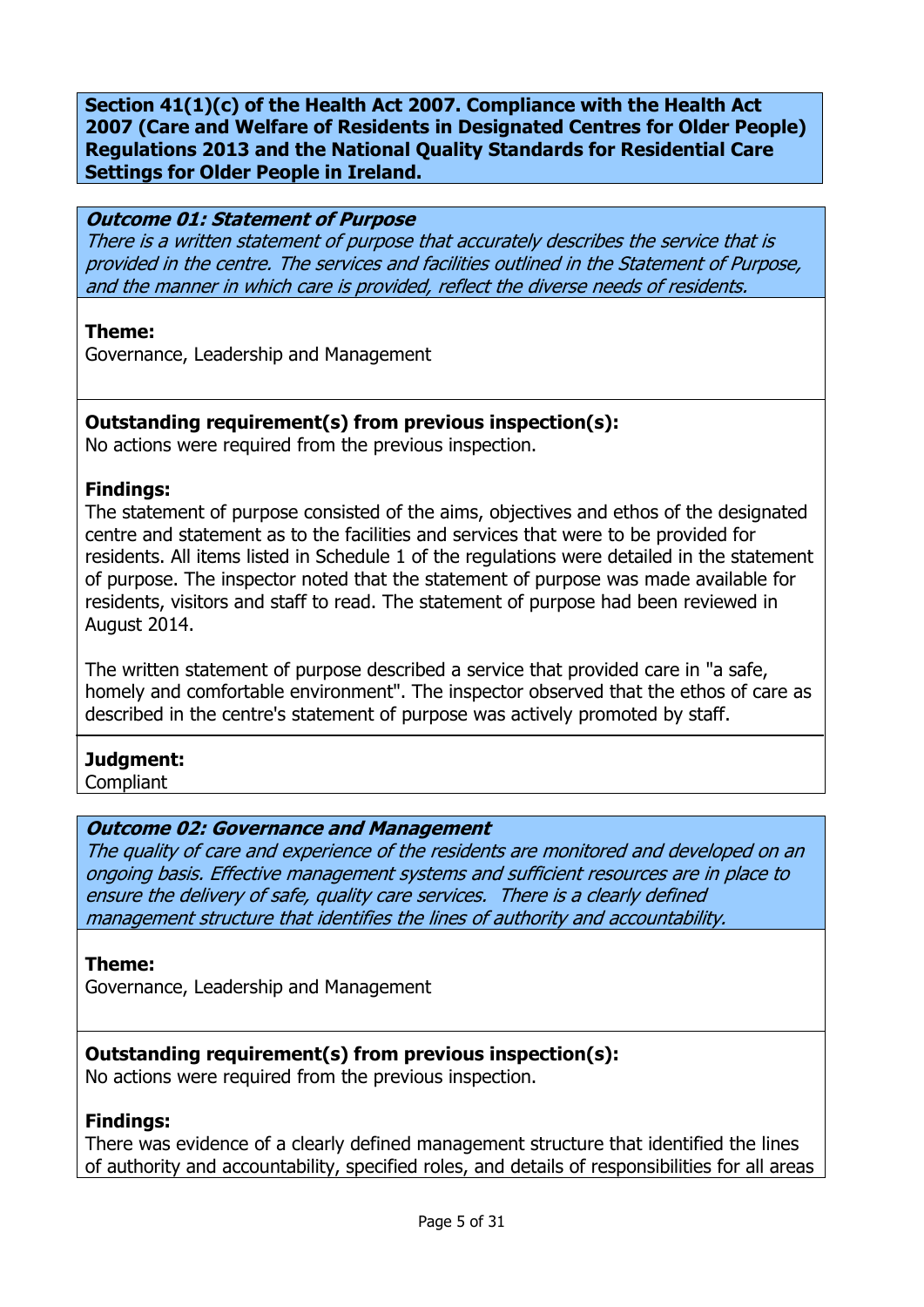of service provision. The person in charge was supported by a general manager who took responsibility for the non-clinical management of the centre. The inspector observed a good working relationship between the person in charge and the general manager. In addition, the person in charge stated that she was well supported by the provider nominee. The inspector was satisfied that the management system in place ensured that service provided was safe, appropriate, consistent and effectively monitored.

Staff with whom the inspector spoke were clear about the management structure and the reporting mechanisms. The inspector saw evidence of continued investment in the centre to ensure effective delivery of care in accordance with the statement of purpose including a recent renovation of communal areas and increased staffing complements.

The person in charge informed the inspector that she was working with the general manager to co-ordinate an audit plan for 2015. The results of the regular audits will form part of the annual review of quality and safety of care.

Audits were made available to the inspector from 2014. Audits were completed in pertinent areas to review and monitor the quality and safety of care and the quality of life for residents such as falls, infection prevention and control, pressure areas, manual handling, nutrition and smoking. However, the inspector noted that the majority of audits completed did not identify areas for improvement. There was little evidence of audit recommendations and learning from audit results.

### Judgment:

Non Compliant - Moderate

# Outcome 03: Information for residents

A guide in respect of the centre is available to residents. Each resident has an agreed written contract which includes details of the services to be provided for that resident and the fees to be charged.

# Theme:

Governance, Leadership and Management

# Outstanding requirement(s) from previous inspection(s):

No actions were required from the previous inspection.

# Findings:

A residents' guide was available which included a summary of the services and facilities provided, terms and conditions relating to residence, procedure respecting complaints and the arrangements for visits. The guide had been reviewed in August 2014 and the inspector saw copies on display at the reception area.

The inspector reviewed a sample of residents' contracts of care and noted that contracts were signed and dated by the resident or their representative within one month of admission. The contract set out the services to be provided, the overall basic fee for the provision of care and services, any monies received from state support schemes and the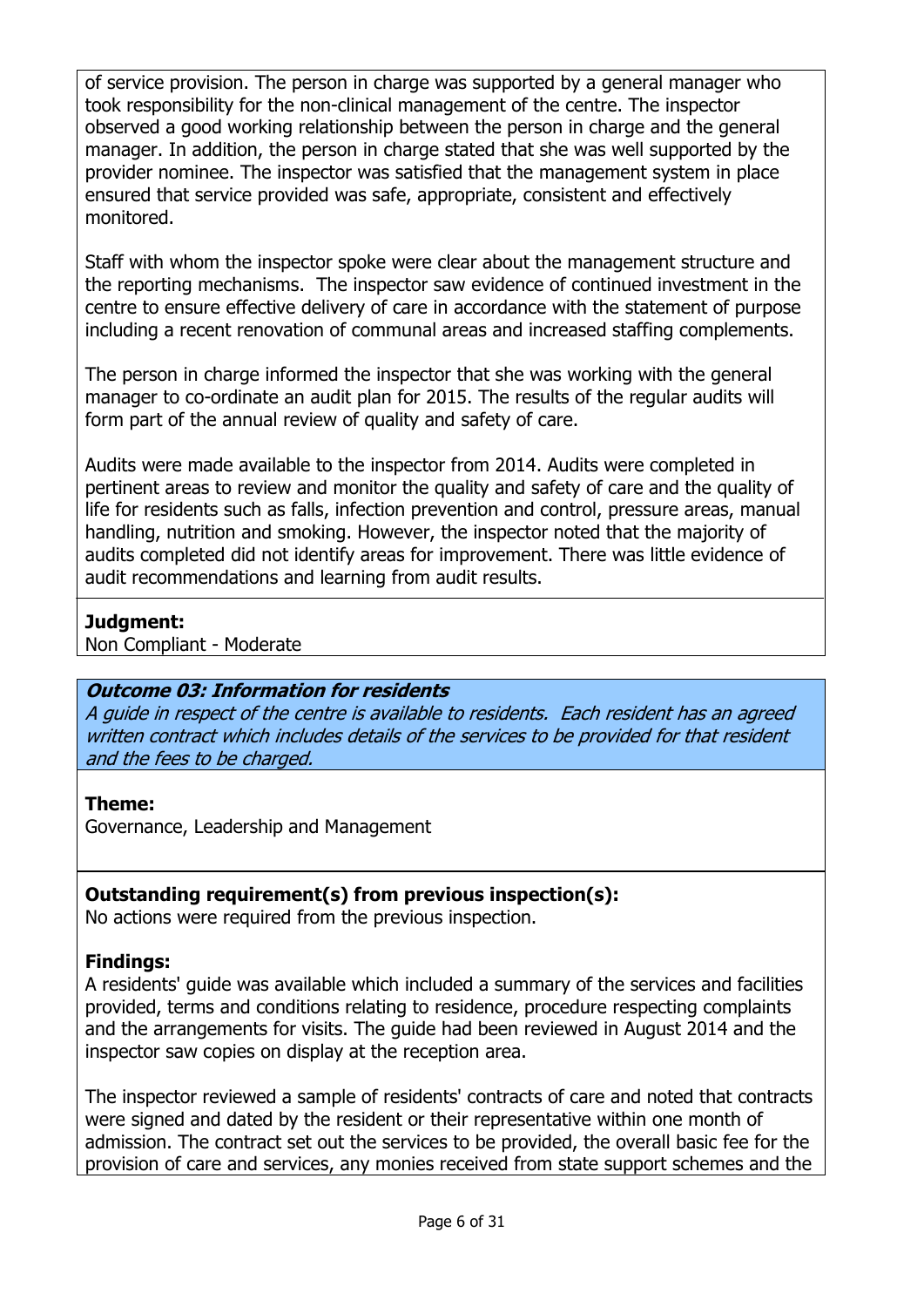residual fee for which the resident was liable as applicable to each resident. Details of any additional services that may incur an additional charge were included.

### Judgment:

**Compliant** 

### Outcome 04: Suitable Person in Charge

The designated centre is managed by a suitably qualified and experienced person with authority, accountability and responsibility for the provision of the service.

#### Theme:

Governance, Leadership and Management

### Outstanding requirement(s) from previous inspection(s):

No actions were required from the previous inspection.

### Findings:

The centre was managed by a suitably qualified and experienced nurse with clear lines of authority, accountability and responsibility for the provision of service.

The person in charge was a recent appointee to the role of person in charge in the centre. She had been previously employed in the centre as a staff nurse for a short period of time. The person in charge was employed full time and was a nurse with more than three years experience in the area of nursing of the older person within the previous six years. The inspector found that she was knowledgeable of the relevant legislation and of her responsibilities under the legislation. The person in charge had retained a strong clinical role in the delivery of services to residents.

The person in charge demonstrated her commitment to her own professional development and education. For example the person in charge had completed courses and attended workshops and seminars in relation to dysphagia, safeguarding and safety, medication management, challenging behaviour, end of life and phlebotomy.

The person in charge demonstrated knowledge of residents, their care needs, and a strong commitment to ongoing improvement of the centre and the quality of the services provided. She was seen and reported to be visible, accessible and effective by staff, residents and relatives. The staff reported that the person in charge was approachable and supportive.

Throughout the inspection, the inspector observed that the person in charge had strong clinical knowledge and leadership. The person in charge demonstrated good knowledge of the relevant legislation and her statutory responsibilities. The person in charge was engaged in the governance, operational management and administration of the centre on a regular and consistent basis.

# Judgment:

**Compliant**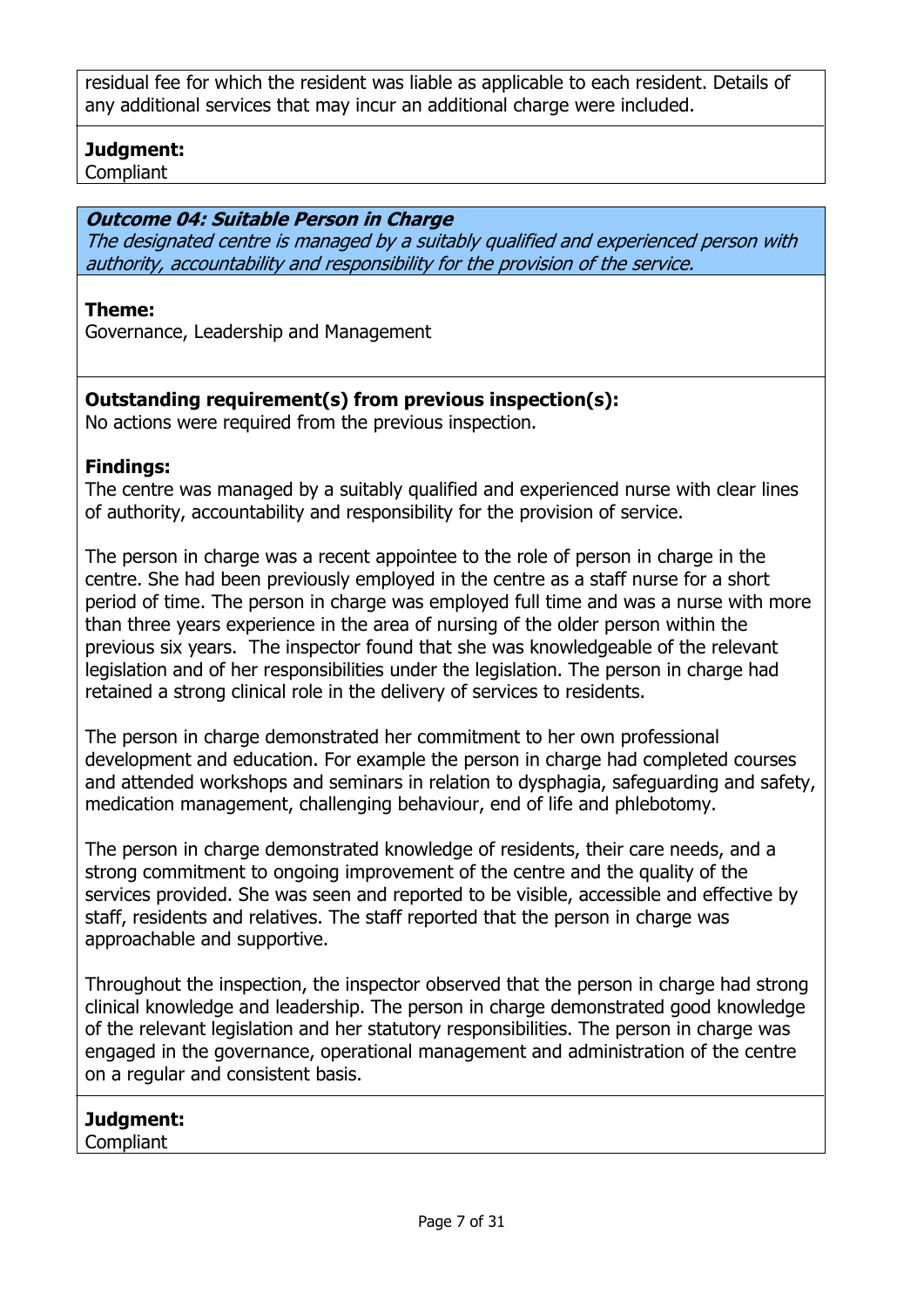### Outcome 05: Documentation to be kept at a designated centre

The records listed in Schedules 3 and 4 of the Health Act 2007 (Care and Welfare of Residents in Designated Centres for Older People) Regulations 2013 are maintained in a manner so as to ensure completeness, accuracy and ease of retrieval. The designated centre is adequately insured against accidents or injury to residents, staff and visitors. The designated centre has all of the written operational policies as required by Schedule 5 of the Health Act 2007 (Care and Welfare of Residents in Designated Centres for Older People) Regulations 2013.

### Theme:

Governance, Leadership and Management

# Outstanding requirement(s) from previous inspection(s):

No actions were required from the previous inspection.

### Findings:

The records listed in Schedules 2, 3 and 4 of the Regulations were maintained in the centre. All of the key policies as listed in Schedule 5 of the Regulations were in place. There was evidence of ongoing staff education on the operating policies and procedures and staff demonstrated a clear understanding of these policies.

Records were kept securely, were accessible and were kept for the required period of time. Residents' records were kept in a secure place. The inspector found that the system in place for maintaining files and records was very well organised with clear systems in place.

The inspector reviewed a sample of staff files and found that they contained all of the information required under Schedule 2 of the Regulations.

Residents' records as required under Schedule 3 of the Regulations were maintained. However, some records were not complete. Based on a sample viewed, medication administration records did not accurately record all medications administered and the times administered. The restraint register was maintained but did not include all occasions where restraint was used.

The residents' directory was up-to-date and contained all matters referred to in article 19. Entries to the nursing records were maintained in line with relevant professional guidelines. Daily records were completed.

Records listed in Schedule 4 to be kept in a designated centre were all made available to the inspector.

Records relating to inspections by other authorities were maintained in the centre and the inspector viewed documentation relating to food safety and fire safety.

The centre was adequately insured against accident or injury and insurance cover complied with the all the requirements of the Regulations.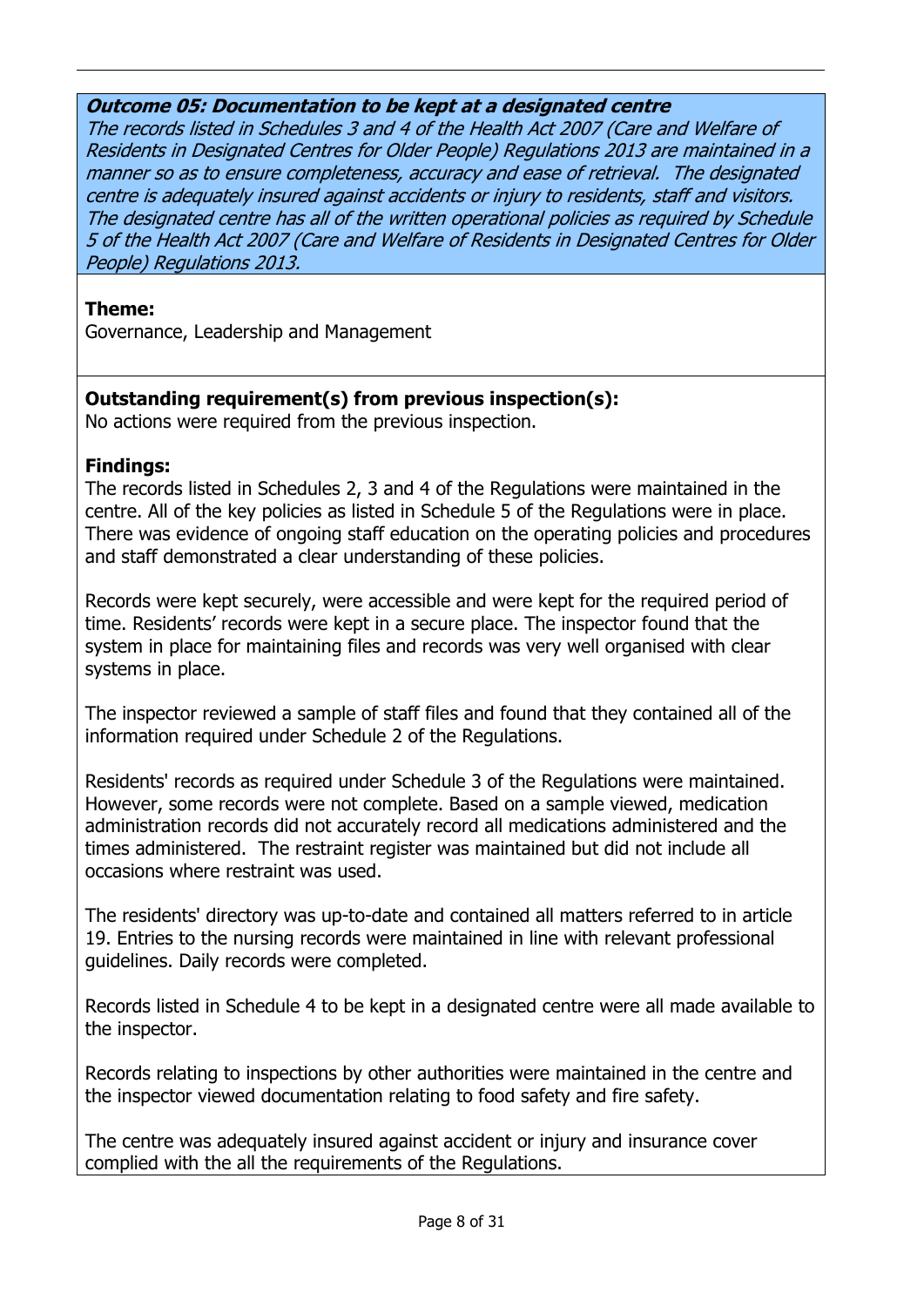### Judgment:

Non Compliant - Moderate

#### Outcome 06: Absence of the Person in charge

The Chief Inspector is notified of the proposed absence of the person in charge from the designed centre and the arrangements in place for the management of the designated centre during his/her absence.

#### Theme:

Governance, Leadership and Management

### Outstanding requirement(s) from previous inspection(s):

No actions were required from the previous inspection.

#### Findings:

There had been no periods where the person in charge was absent from the centre for 28 days or more since the last inspection and there had been no change to the person in charge. The provider nominee was aware of the obligation to inform the Chief Inspector if there is any proposed absence of the person in charge and the arrangements to cover for the absence.

A senior nurse is identified as the person to act as the person in charge in her absence. The general manager is designated to support the senior nurse as required in the nonclinical management of the centre. The senior nurse demonstrated that she had a good understanding of her responsibilities when deputising for the person in charge. The inspector was satisfied that suitable arrangements were in place for the management of the designated centre in the absence of the person in charge.

### Judgment:

Compliant

### Outcome 07: Safeguarding and Safety

Measures to protect residents being harmed or suffering abuse are in place and appropriate action is taken in response to allegations, disclosures or suspected abuse. Residents are provided with support that promotes a positive approach to behaviour that challenges. A restraint-free environment is promoted.

#### Theme:

Safe care and support

### Outstanding requirement(s) from previous inspection(s):

The action(s) required from the previous inspection were satisfactorily implemented.

#### Findings:

The inspector found that systems were in place to protect residents from being harmed or suffering abuse. Residents were provided with support that promoted a positive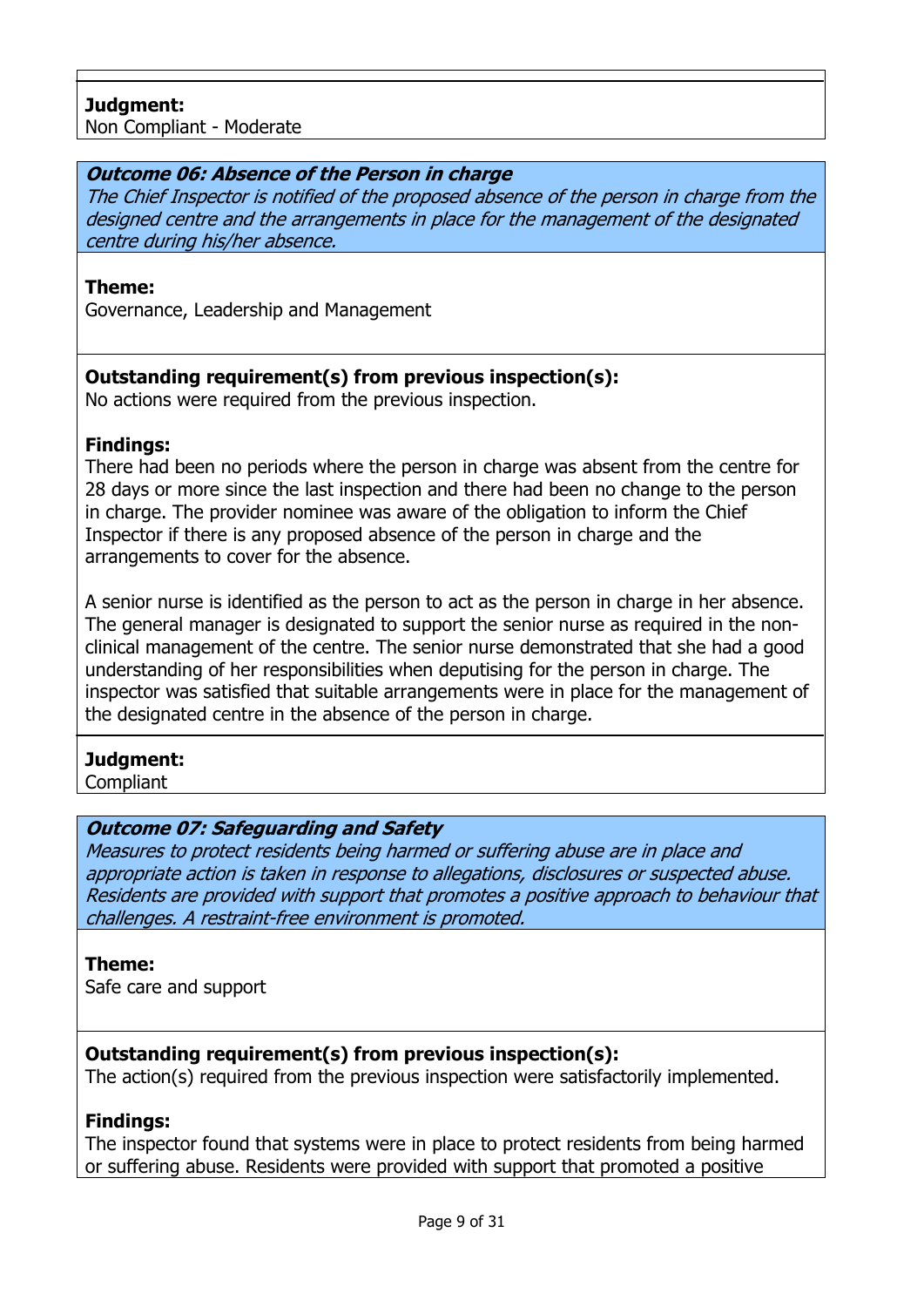approach to behaviour that challenges. A restraint-free environment was promoted.

The person in charge and all the staff spoken with confirmed that there had been no incidents of alleged, suspected or reported abuse in the centre

There was an organisational policy in place in relation to the protection of vulnerable adults, which had been reviewed in April 2013. The policy was generally comprehensive and evidence based. However, the policy would not effectively guide staff if an allegation was made against the person in charge.

Training records confirmed that all staff had received training in relation to responding to incidents, suspicions or allegations of abuse. Staff with whom the inspector spoke were knowledgeable of what constitutes abuse and of steps to take in the event of an incident, suspicion or allegation of abuse. Residents with whom the inspector spoke confirmed that they felt safe in the centre and that they knew who to talk to if they needed to report any concerns of abuse. There was a nominated person to manage any incidents, allegations or suspicions of abuse. Residents and staff were able to identify the nominated person.

The inspector was satisfied that there were transparent systems in place for the management of residents' finances. Complete financial records that were easily retrievable were kept on site in respect to each resident. The inspector saw that an itemised record of charges made to each resident, money received or deposited on behalf of the resident, monies used and the purpose for which the money was used was maintained. Invoices were seen to be all itemised. There was a system in place to verify that residents receive services, which are billed directly to the provider who then charges the resident.

A centre-specific policy in relation to the management of behaviour that is challenging was made available to the inspector and had been reviewed in December 2011. The policy was comprehensive and evidence based. Records confirmed that training was provided to relevant staff in the response and management of behaviour that is challenging.

Care plans demonstrated that there were clear strategies in place to manage behaviour that challenges. Detailed psychiatric assessment had been completed. Staff were able to describe the strategies in use. Strategies demonstrated a positive approach to behaviour that challenges including the use of distraction techniques. Multi-disciplinary input was sought when appropriate.

In relation to restraint practices, the inspector observed while that bedrails and lap belts were in use. The use of bedrails and lap belts followed an appropriate assessment. The inspector noted that signed consent from residents was secured where possible and the use of bedrails was discussed with residents' representatives as appropriate. Multidisciplinary input was sought when planning the use of restrictive procedures. There was a centre-specific policy on the use of resident restraint, which included a direction to consider all other options prior to using restraint. The policy suitably detailed the ongoing monitoring and observation of a resident while a bedrail was in place and this was evidenced in practice. A risk-balance tool was completed for residents prior to the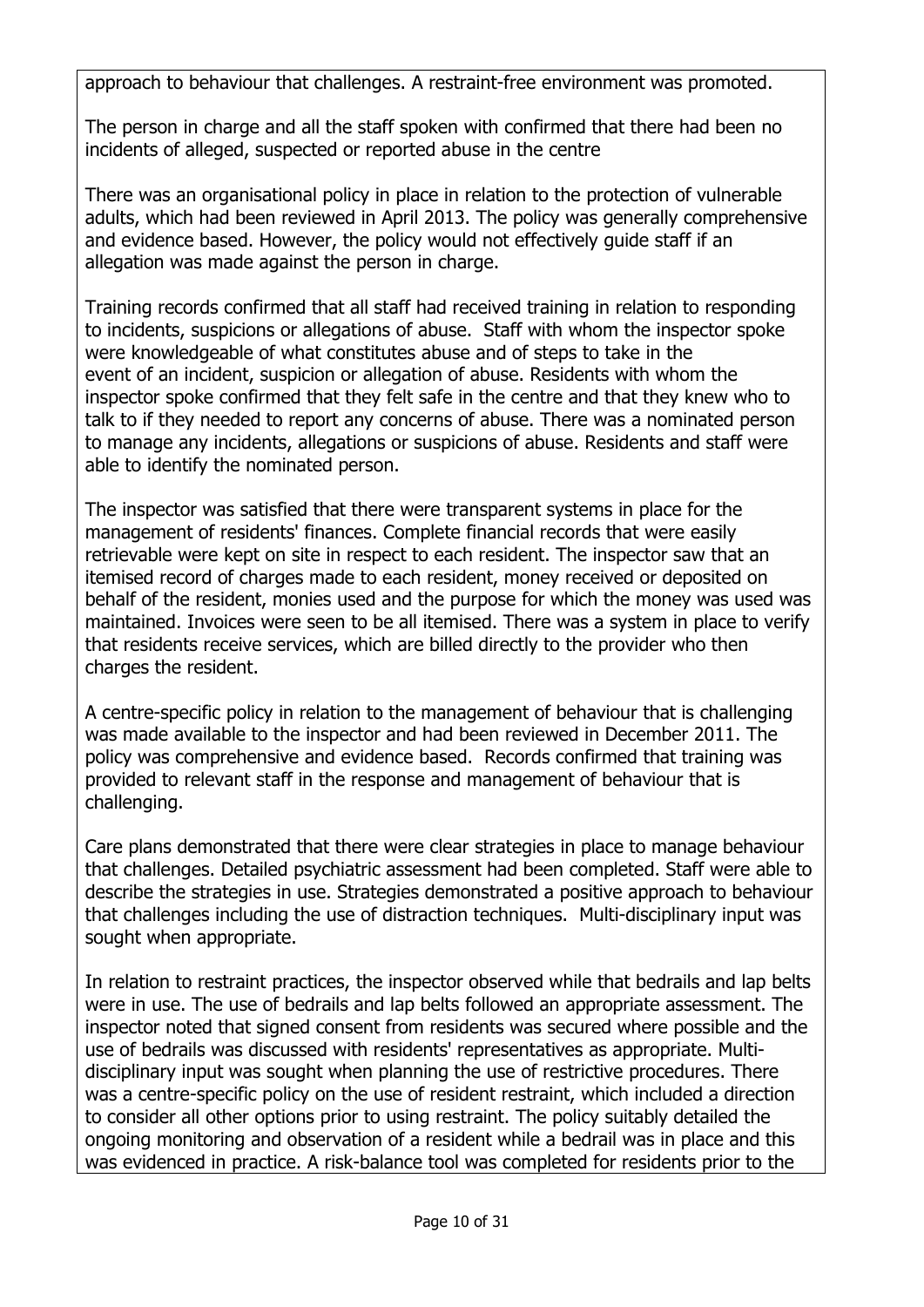use of a bedrail. However, the restraint register was not complete and this is covered in outcome 5.

# Judgment:

Non Compliant - Minor

#### Outcome 08: Health and Safety and Risk Management The health and safety of residents, visitors and staff is promoted and protected.

#### Theme:

Safe care and support

### Outstanding requirement(s) from previous inspection(s):

The action(s) required from the previous inspection were satisfactorily implemented.

### Findings:

Overall there was evidence that the providers were committed to protecting and promoting the health and safety of residents, staff and visitors.

There was a health and safety statement in place which was last reviewed in August 2014. This outlined general aims and objectives in relation to health and safety within the centre. The health and safety statement was augmented by a risk management policy which outlined broad safety statements, the procedures for recording, reporting and investigation of accidents, a range of centre-specific risk assessments, an assessment of each risk and the controls identified as necessary to reduce each risk. The risks identified specifically in the Regulations were included in the risk register. There was evidence that risk assessments had been implemented in practice and were kept under continual review. However, the inspector noted that not all hazards had been identified such as the cords of window blinds, trip hazards at patio doors and the use of a wheelchair without foot rests. Risk assessments had not been completed for these risks.

The inspector saw that there was a comprehensive emergency plan in place, reviewed in October 2013 and covered events such as power outage and water shortage.

The inspector saw that accidents and incidents were identified, reported on an incident form and there were arrangements in place for investigating and learning from accidents.

Suitable fire equipment was provided throughout the centre. There was an adequate means of escape. Fire exits were unobstructed. The clear procedure for safe evacuation of residents and staff in event of fire was displayed in a number of areas. Fire records were comprehensive, accurate and easily retrievable. The training matrix confirmed that all staff employed receive annual fire training on an ongoing basis. Staff demonstrated good knowledge on the procedure to follow in event of a fire, including phased evacuation of residents and the availability of safe areas and compartments. The fire alarm is serviced on a quarterly basis, most recently in September 2014. Fire safety equipment is serviced on an annual basis, most recently in July 2014. Emergency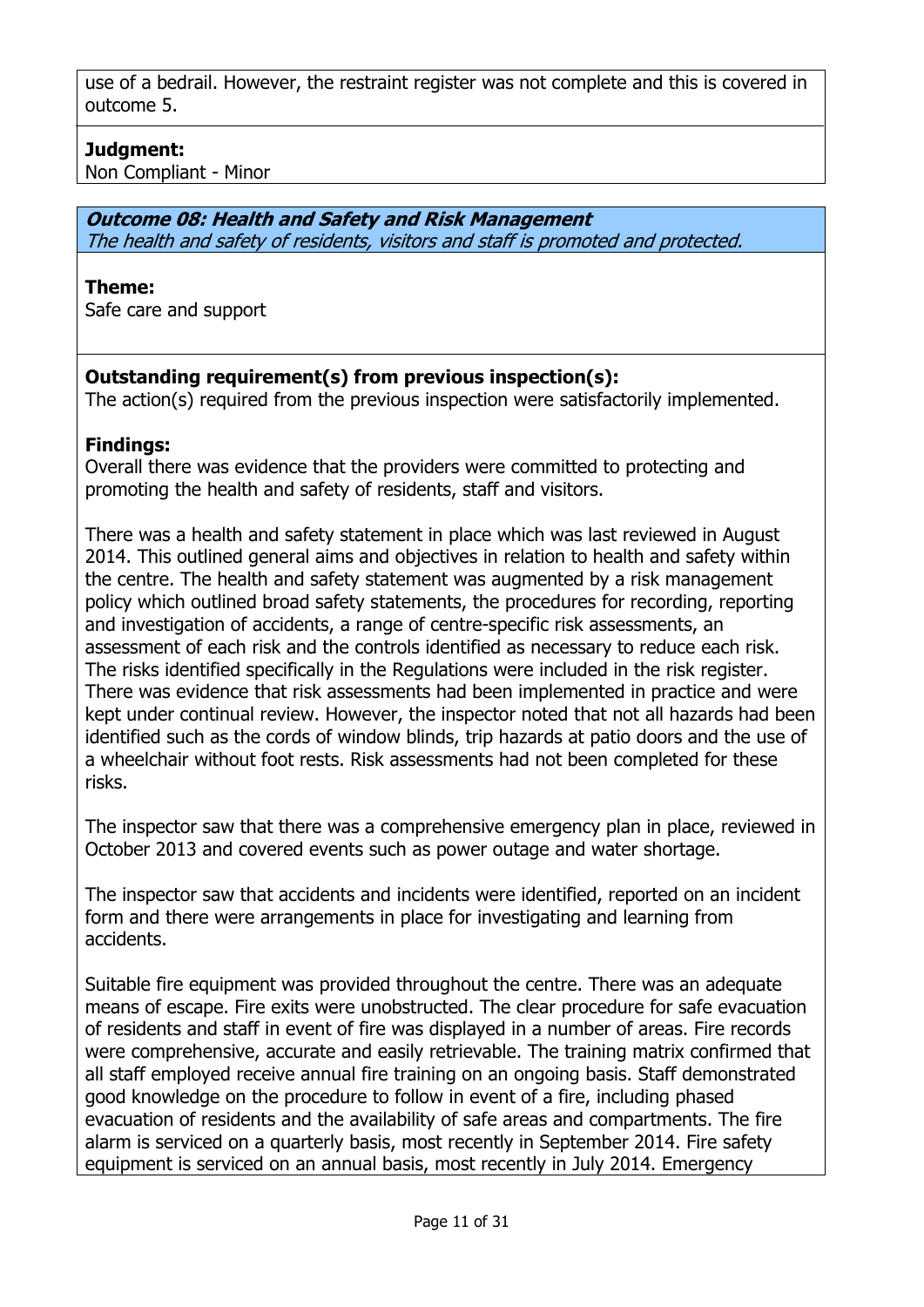lighting had been serviced annually, most recently in March 2014. Fire drills took place on a monthly basis, either on the day and night shift and all staff had attended a fire drill since the last inspection. Records of daily fire checks were made available to the inspector. These checks included inspection of escape routes, automatic fire doors, smoke alarms and break glass units. Checks of emergency lighting took place on a monthly basis. Written confirmation from a competent person had been submitted prior to the inspection that all requirements of the statutory fire authority had been complied with.

A personal emergency evacuation plan (PEEP) was seen to have been developed for all residents. The PEEP took into account the number of staff required to evacuate the resident, the ideal means and route of evacuation and the location of the resident.

A designated smoking room was provided for residents and each resident who smoked was individually assessed. The individualised risk assessments were adequate and there was evidence of the implementation of the identified controls. The risk assessments included assessment of the need for observation or supervision and were reviewed every four months or more frequency if a resident's condition changes. The smoking area was mechanically and externally ventilated, equipped with fire fighting and fire detection equipment, a means to raise the alarm, viewing pane, fire resistant furniture and a fire retardant apron.

The training matrix confirmed that all staff were trained in the moving and handling of residents. Staff demonstrated a good understanding of the use of the hoist and contemporary moving equipments. Lifting equipment was serviced annually in line with manufacturer's guidelines, most recently in October 2014. Each resident had a personalised manual handling plan which was reviewed every four months or more frequently if a resident's condition changes. The inspector spoke with staff who demonstrated comprehensive knowledge of each resident's personalised manual handling plan and this was evidenced in practice. Hand rails and grab rails were installed throughout the centre.

Infection control practices were guided by a centre-specific policy which had been reviewed in January 2012. However, the policy did not refer to the most recent national guidance in relation to the prevention and control of influenza outbreaks in residential care facilities. There was a contract in place for the disposal of clinical waste and records were maintained of removal and transport. Hand washing and sanitising facilities were readily accessible to staff and visitors. Designated hand washing facilities were provided in the laundry and sluice rooms. Access to high risk areas, such as the sluice, was seen to be restricted at all times. Clinical staff stated that they had access to sufficient personal protective equipment such as aprons and gloves. The inspector spoke with a member of housekeeping staff. There was evidence of a regular cleaning routine that adequately prevented against cross contamination. A recent outbreak had been managed appropriately and in line with national standards for the prevention and control of healthcare associated infections.

### Judgment:

Non Compliant - Minor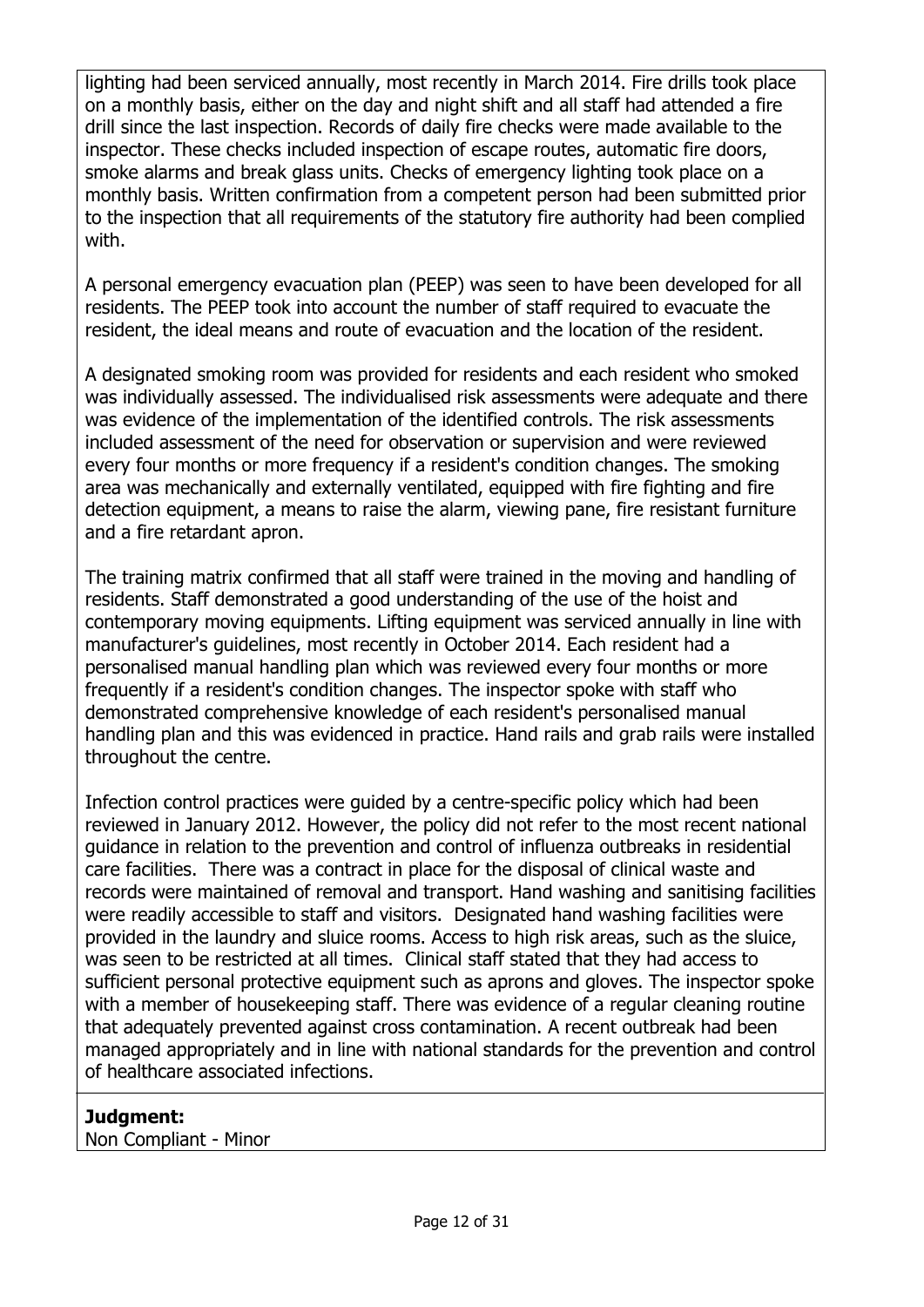### Outcome 09: Medication Management

Each resident is protected by the designated centre's policies and procedures for medication management.

### Theme:

Safe care and support

# Outstanding requirement(s) from previous inspection(s):

The action(s) required from the previous inspection were satisfactorily implemented.

# Findings:

The centre-specific policy on medication management was made available to the inspector which had been reviewed in August 2014. The policy was comprehensive and evidence based. The policy was made available to staff who demonstrated adequate knowledge of this document.

Medications for residents were supplied by local community pharmacies. Records were maintained of regular meetings between the person in charge and the pharmacist which demonstrated that the pharmacist was facilitated to meet his/her obligations to residents. The pharmaceutical service provided to residents was discussed at residents' meetings.

The inspector noted that medications were stored in a locked cupboard or medication trolley. The temperature of the medication refrigerator was noted to be within an acceptable range; the temperature was monitored and recorded daily. Medications requiring refrigeration were stored appropriately. Handling and storage of controlled drugs was safe and in accordance with current guidelines and legislation.

Staff reported and the inspector saw that no residents were self-administering medication at the time of inspection. The practice of transcription was in accordance with professional guidance issued by An Bord Altranais agus Cnáimhseachais. Where medications were to be administered in a modified form such as crushing, this was individually prescribed by the medical practitioner on the prescription chart.

Records confirmed that appropriate and comprehensive information was provided in relation to medication when residents were transferred to and from the centre.

The inspector saw that medication incidents were identified and reported in a timely manner. There was evidence that learning from medication incidents was implemented. A medication management audit was completed in October 2014. However, the audit did not identify areas for improvement; this is covered in outcome 2.

The inspector noted that medication administration sheets identified the medications on the prescription sheet and allowed space to record comments on withholding or refusing medications. Medication administration sheets were not complete; this is covered in outcome 5. The inspector observed that medication was not administered to a resident at the time prescribed.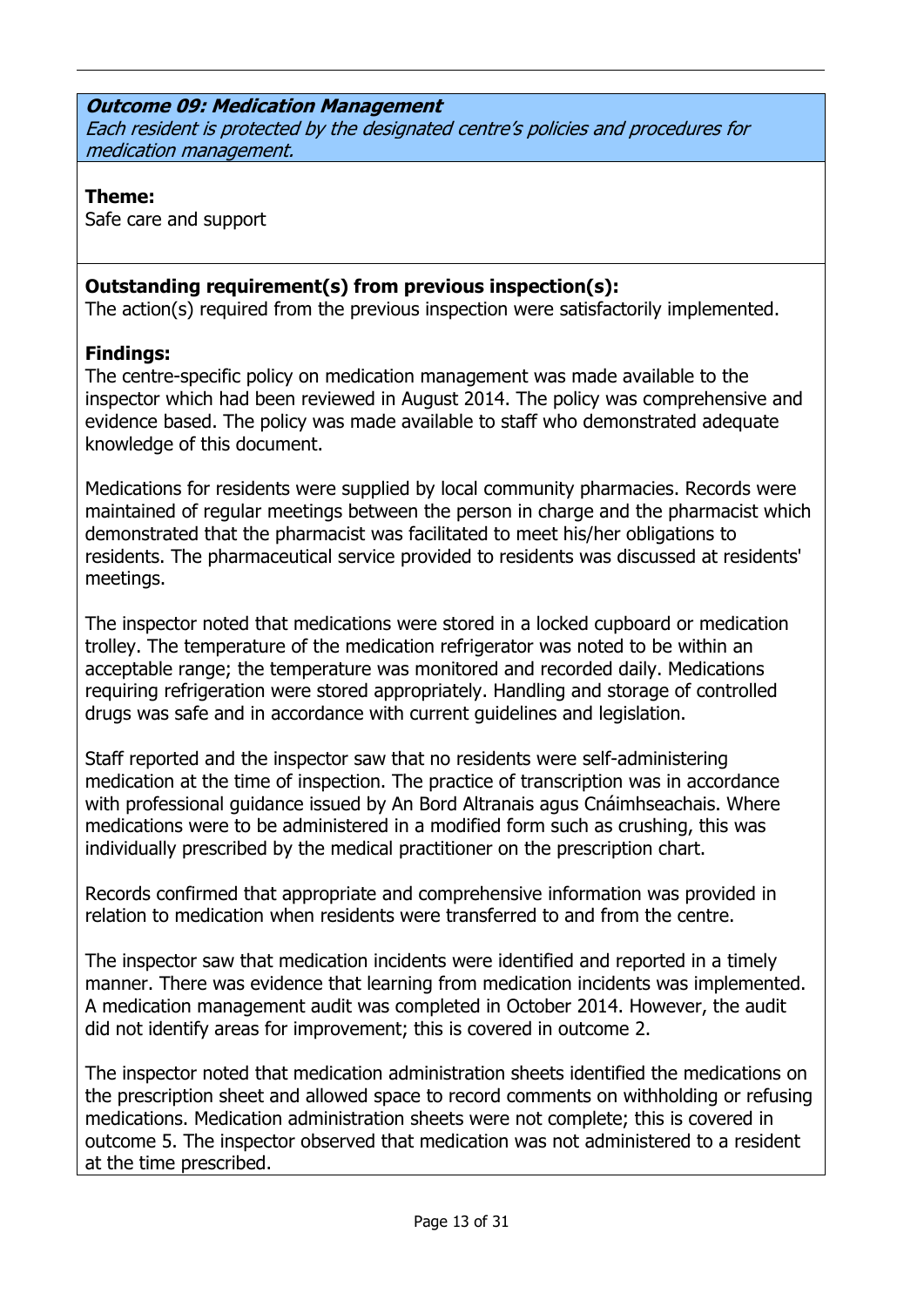Nursing staff with whom the inspector spoke demonstrated knowledge of the general principles and responsibilities of medication management. However, the inspector noted that there was not always identifiable information included for medications supplied in compliance aids; this is covered in outcome 11.

Medications which are out of date or dispensed to a resident but are no longer needed were stored in a secure manner, segregated from other medicinal products and are returned to the pharmacy for disposal. A record of the medications returned to the pharmacy was maintained which allowed for an itemised, verifiable audit trail.

### Judgment:

Non Compliant - Moderate

### Outcome 10: Notification of Incidents

A record of all incidents occurring in the designated centre is maintained and, where required, notified to the Chief Inspector.

#### Theme:

Safe care and support

### Outstanding requirement(s) from previous inspection(s):

No actions were required from the previous inspection.

### Findings:

The inspector saw that there was a comprehensive log of all accidents and incidents that took place in the centre.

The inspector observed that the quarterly return provided to the Authority did not include all occasions when restraint was used. This was outlined to the person in charge and provider nominee during the inspection. The person in charge submitted the required notifications immediately following the inspection.

#### Judgment:

Non Compliant - Moderate

### Outcome 11: Health and Social Care Needs

Each resident's wellbeing and welfare is maintained by a high standard of evidencebased nursing care and appropriate medical and allied health care. The arrangements to meet each resident's assessed needs are set out in an individual care plan, that reflect his/her needs, interests and capacities, are drawn up with the involvement of the resident and reflect his/her changing needs and circumstances.

#### Theme:

Effective care and support

# Outstanding requirement(s) from previous inspection(s):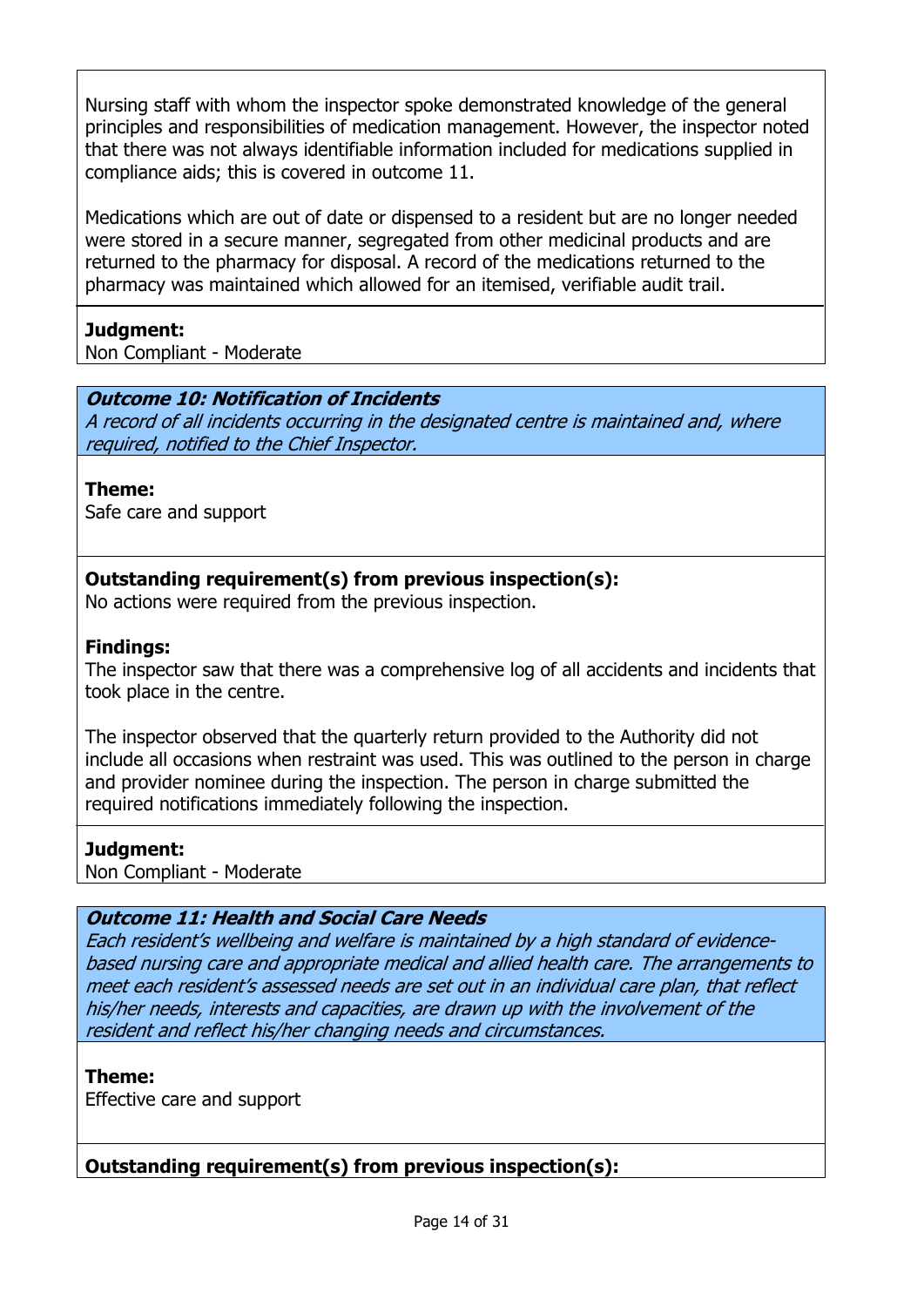The action(s) required from the previous inspection were satisfactorily implemented.

# Findings:

There was evidence that timely access to health care services was facilitated for all residents. The person in charge confirmed that a number of GPs were currently attending to the need of the residents and an "out of hours" GP service was available if required. In line with their needs, residents had ongoing access to allied healthcare professionals including dental, psychiatry of old age, optical, speech and language, chiropody, physiotherapy and dietetics. The records confirmed that the care delivered encouraged the prevention and early detection of ill health through regular blood profiling, quarterly medication review and annual administration of the influenza vaccine.

The inspector reviewed a selection of care plans. There was evidence of a preassessment undertaken prior to admission for residents. After admission, there was a documented assessment of all activities of daily living, including mobility, nutrition, communication, personal care, mood and sleep. There was evidence of a range of evidence based assessment tools being used and ongoing monitoring of falls, pain management, mobilisation and, where appropriate, fluid intake. A personalised care plan was developed for each resident which detailed their needs and choices. Each resident's care plan was kept under formal review as required by the resident's changing needs or circumstances and was reviewed no less frequently than at four-monthly intervals, in consultation with residents or their representatives.

However, a number of issues were identified in relation to the development, review and implementation of care plans:

• Care plans were not always implemented

• a number of care plans reviewed were generic and not sufficiently personalised. The information in the care plans would not sufficiently guide staff in meeting the needs of the residents as assessed by allied healthcare professionals.

- care plans were not always developed to meet the assessed needs of residents
- care plans were not always updated in line with residents' changing needs

The inspector noted that wound management was in line with national best practice. Wound management charts were used to describe the cleansing routine, emollients, dressings used and frequency of dressings. The dimensions of the wound were documented and photographs were used to evaluate the wound on an ongoing basis.

There was a strategy in place to prevent falls whilst also promoting residents' independence. An evidence-based assessment tool was used to assess residents' risk of falls every four months. Individualised care plans were developed which outlined interventions to reduce falls such as ultra low beds and sensor mats. The inspector noted that the interventions outlined had been implemented. A physiotherapist visited the centre regularly and many residents attended gentle exercise sessions to promote mobility.

As outlined in outcome 9, the inspector examined a sample of compliances aids in use and noted that a compliance aid was not labelled sufficiently to enable identification of individual medicines. Professional guidance issued by An Bord Altranais agus Cnámhseachais states that the ability of the nurse to quickly identify a specific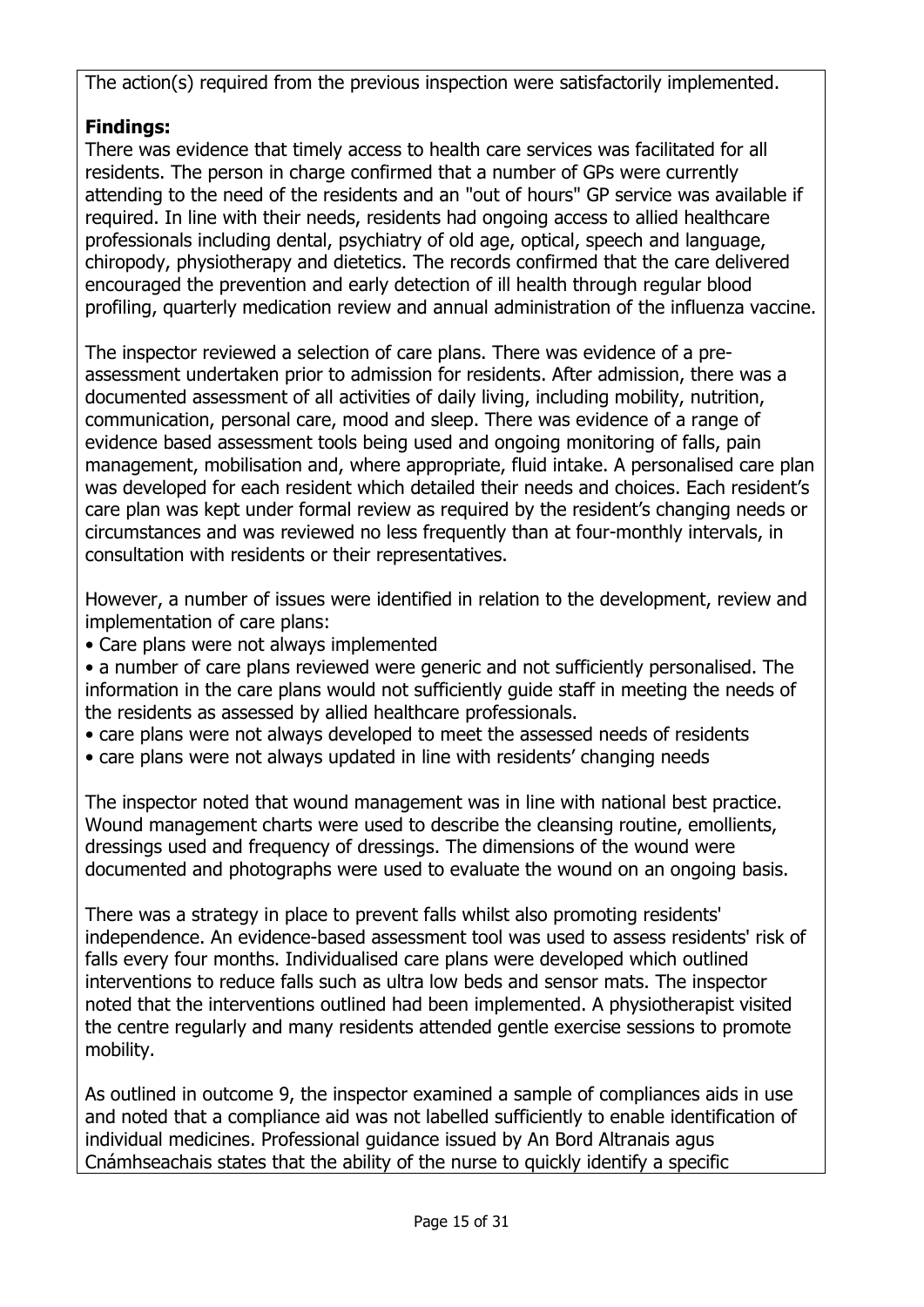medication among several medications in a compliance aid is essential to confirm the right medication is being administered.

Residents were enabled to make healthy living choices in relation to exercise, weight control, healthy eating and smoking cessation.

The inspector noted that comprehensive information was provided on transfer to and from hospital. A resident's right to refuse treatment, e.g. transfer to hospital, was respected and documented.

### Judgment:

Non Compliant - Moderate

### Outcome 12: Safe and Suitable Premises

The location, design and layout of the centre is suitable for its stated purpose and meets residents' individual and collective needs in a comfortable and homely way. The premises, having regard to the needs of the residents, conform to the matters set out in Schedule 6 of the Health Act 2007 (Care and Welfare of Residents in Designated Centres for Older People) Regulations 2013.

### Theme:

Effective care and support

# Outstanding requirement(s) from previous inspection(s):

No actions were required from the previous inspection.

# Findings:

The centre was purpose built in 2001. The inspector was satisfied that the location, design and layout of the centre was suitable for its stated purpose and met residents' individual and collective needs in a comfortable and homely way. The premises conformed to the matters set out in Schedule 6 of the Regulations.

The premises is laid out in four parallel and interconnected blocks. The main entrance is wheelchair accessible, leads to a spacious lobby from which the main reception area is accessed. The main reception area contains the nurses' station, a designated smoking room, an oratory, a visitors' room and one of the three available communal rooms; the remaining two communal rooms are located in each of the three interconnecting corridors. There were two dining rooms provided; one large central dining room and a smaller dining room; both overlooking the secure garden areas.

Resident accommodation is provided in 47 single bedrooms and seven two-bedded rooms. All bedrooms have an en suite toilet, wash-hand basin and assisted shower. The size and layout of bedrooms was suited to meeting the needs of residents including those with high dependency needs. Adequate space and storage facilities were provided to residents for personal possession including lockable storage.

A further two toilets, and an assisted bathroom with toilet, wash-hand basin and floor level bath are available. A treatment room, hairdressing room, sluice room,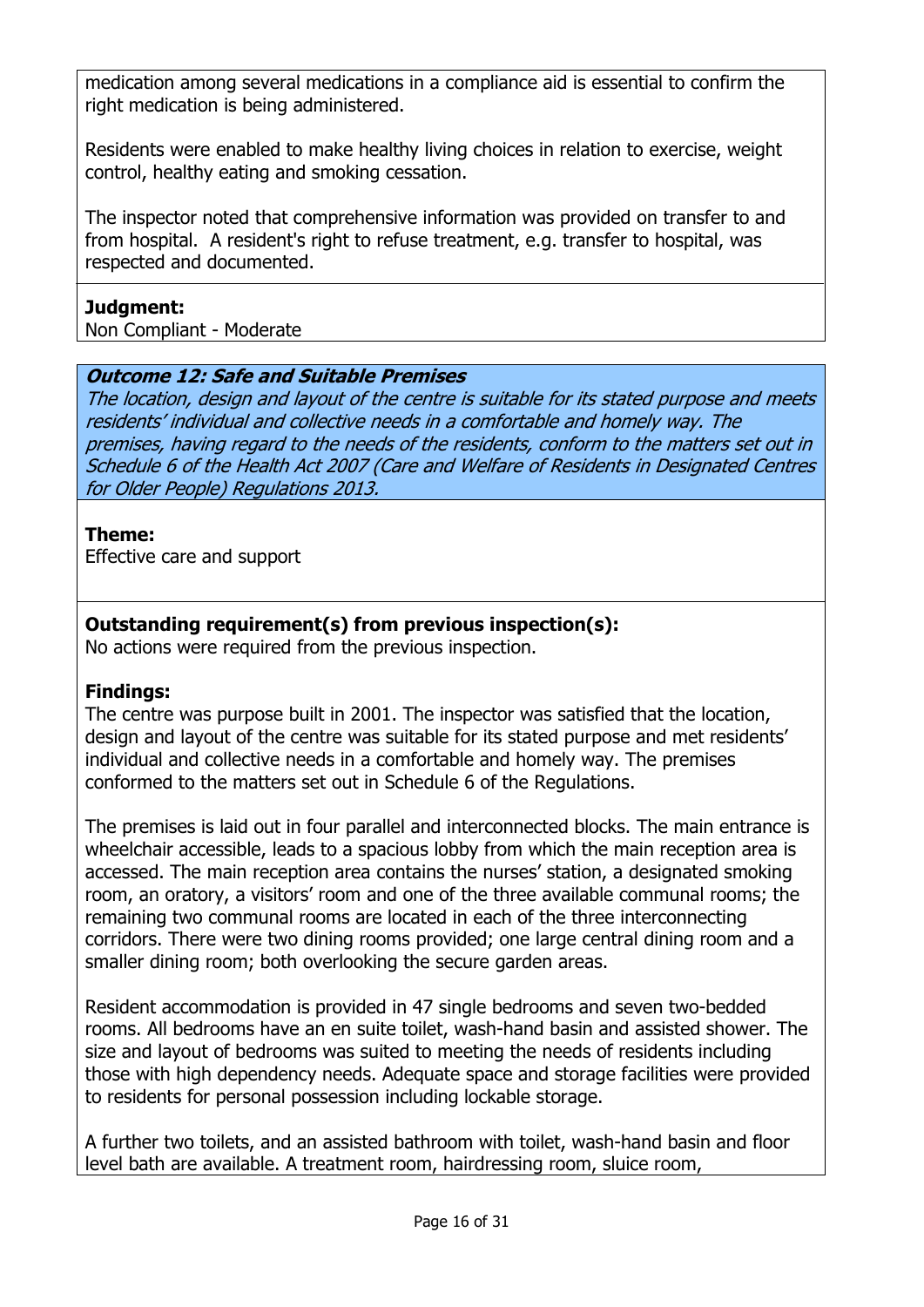administration office, laundry, kitchen and ancillary areas, two cleaners stores and staff facilities complete the layout of the premises.

The premises is located on a spacious site that provides for a landscaped area with walkways and three secure patio areas, one off each of the interconnecting corridors.

Internally, the inspector found the premises to be visibly clean, well maintained, adequately heated, lighted and ventilated and in good decorative order. Adequate provision was made for the safe storage of equipment; chemicals and cleaning products were securely stored in locked cupboards. The necessary sluicing facilities were provided and access to high risk areas such as the sluice room and the laundry was restricted. The laundry room was adequate and there was a designated wash hand basing provided.

Circulation areas, toilet facilities and shower/bathrooms were adequately equipped with hand-rails and grabrails. Emergency call facilities were in place that were accessible from each resident's bed and in each room used by residents.

A separate kitchen was provided and was located off the main dining room. The inspector observed the kitchen to be visibly clean and well-organised. There was suitable and sufficient cooking facilities, kitchen equipment and tableware.

Staff were provided with dining, changing, storage, showering and sanitary facilities.

### Judgment:

**Compliant** 

# Outcome 13: Complaints procedures

The complaints of each resident, his/her family, advocate or representative, and visitors are listened to and acted upon and there is an effective appeals procedure.

# Theme:

Person-centred care and support

# Outstanding requirement(s) from previous inspection(s):

The action(s) required from the previous inspection were satisfactorily implemented.

# Findings:

The inspector noted that there was a centre-specific comprehensive complaints policy, last reviewed in August 2014. The complaints policy identified the nominated complaints officer and also included an independent appeals process as required by legislation. A summary of the complaints procedure was displayed prominently at the reception area and was included in the statement of purpose.

The inspector reviewed the complaints log detailing the investigation, responses, outcome of any complaints and whether the complainant was satisfied. Complaints were seen to be investigated promptly.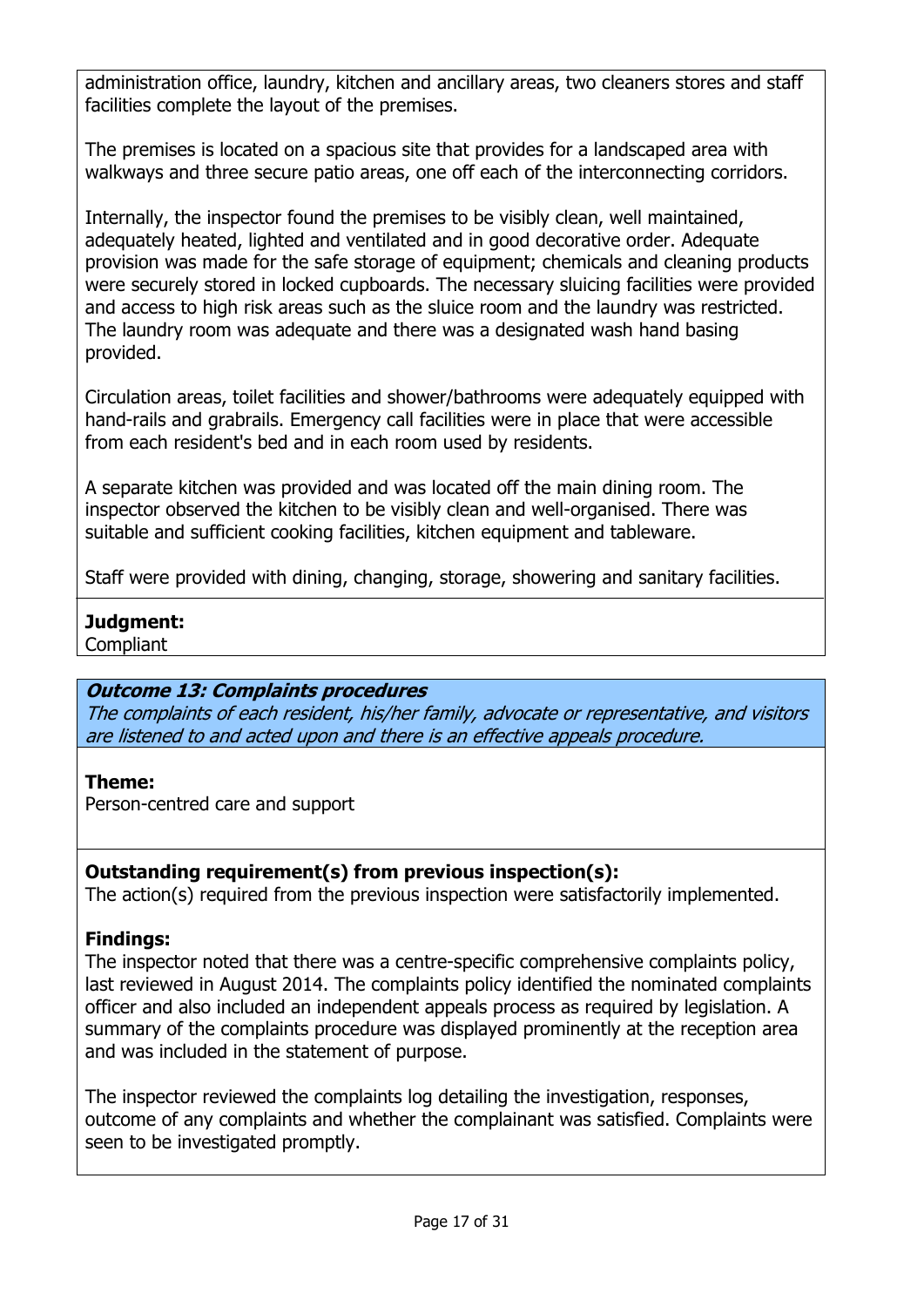Residents and relatives with whom the inspector spoke were able to identify the complaints officer, stated that any complaints they may have had were dealt with promptly and were satisfied with the complaints procedure.

### Judgment:

**Compliant** 

### Outcome 14: End of Life Care

Each resident receives care at the end of his/her life which meets his/her physical, emotional, social and spiritual needs and respects his/her dignity and autonomy.

### Theme:

Person-centred care and support

### Outstanding requirement(s) from previous inspection(s):

No actions were required from the previous inspection.

### Findings:

The centre-specific policy on end of life care was made available to the inspector and had been reviewed in December 2011. The inspector noted that the policy was comprehensive and evidence based.

The inspector reviewed a selection of care plans of deceased residents and noted that residents had received appropriate care and their physical, emotional, social, physiological and spiritual needs had been met.

Religious and cultural practices were facilitated. Members of the local clergy visited residents on a regular basis. The person in charge confirmed that ministers from a range of religious denominations were facilitated to visit. Access to specialist palliative care services was available on a 24 hour basis from South Tipperary hospice home care team.

The inspector noted that arrangements were in place for capturing residents' end of life preferences. Discussions regarding end of life care with residents and representatives were documented and seen to be meaningful and comprehensive, capturing residents' wishes on preferred place of death, spirituality and religion at end of life and funeral arrangements. Residents have a choice to a place of death including a single room. The inspector saw that this information was recorded in the resident's care plan and the care plans were reviewed and updated on a four monthly basis or more frequently if a resident's needs changed.

The inspector noted that any decisions not to attempt resuscitation were seen to be based on clear clinical rationale and discussions and decisions were clearly recorded and reviewed as appropriate.

Family and friends were suitably informed and facilitated to be with the resident at end of life. Overnight facilities were not available for families within the centre but staff stated that family members who chose to remain overnight were made comfortable.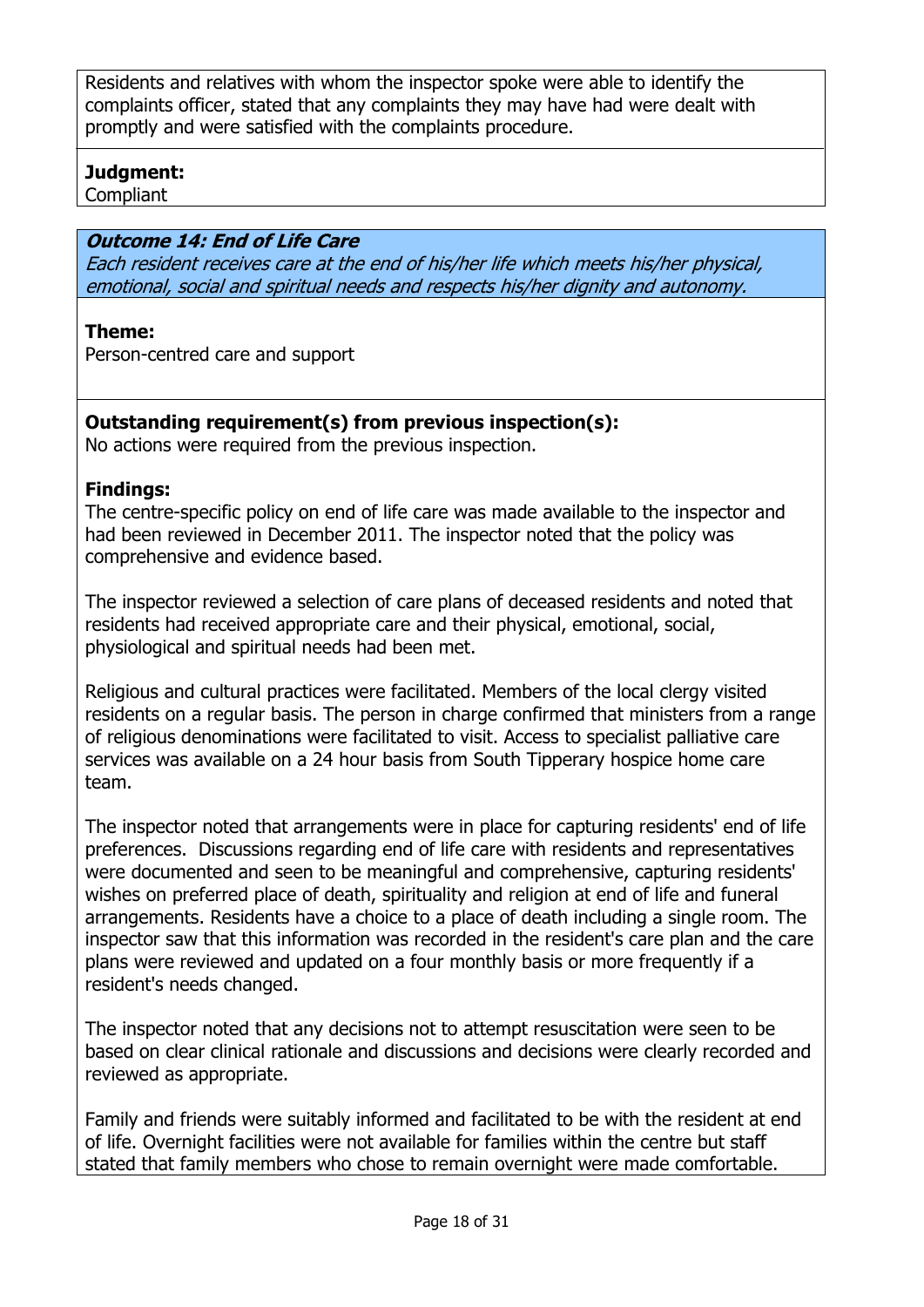Tea/coffee and snacks were provided and available at all times.

The inspector noted that practices after death respected the remains of the deceased person and family members were consulted for removal of remains and funeral arrangements. Staff with whom the inspector spoke confirmed that staff members and residents were all informed and support was given when appropriate. Residents were offered the opportunity to pay their respects to the deceased resident

The end of life policy stated that personal possessions were returned in a sensitive manner and staff with whom the inspector spoke demonstrated an empathetic understanding of the needs of resident and family at end of life.

# Judgment:

**Compliant** 

# Outcome 15: Food and Nutrition

Each resident is provided with food and drink at times and in quantities adequate for his/her needs. Food is properly prepared, cooked and served, and is wholesome and nutritious. Assistance is offered to residents in a discrete and sensitive manner.

### Theme:

Person-centred care and support

# Outstanding requirement(s) from previous inspection(s):

No actions were required from the previous inspection.

# Findings:

There were centre-specific policies in place in relation to meeting the nutritional and hydration needs of residents.

The food served was sufficient in quantity, freshly prepared, nutritious and wholesome and was of a good standard. The inspector observed that there was a clear, documented system between nursing and catering staff regarding residents' meal choices and preferences. The inspector spoke with the catering staff on duty who demonstrated comprehensive knowledge of residents' preferences and dietary needs. There was evidence that choice was available to residents for breakfast, lunch and evening tea with respect to menu options and dining location.

A selection of prescription charts were reviewed by the inspector and nutritional supplements were prescribed and administered appropriately. It was observed that every effort was made to present modified diets in an attractive manner.

Breakfast was served to residents between the hours of 07:30 hrs to 09:00 hrs. Residents had a choice for breakfast; hot/cold cereals, eggs, breads, toast and beverages. Lunch was served at 12:30 hrs and the inspector observed the meal to be unhurried and a social occasion. Residents had the choice to dine in the dining rooms, communal rooms or at their bedside. Dining tables in the dining rooms were attractively and invitingly set and a menu for the day was displayed on each table. The inspector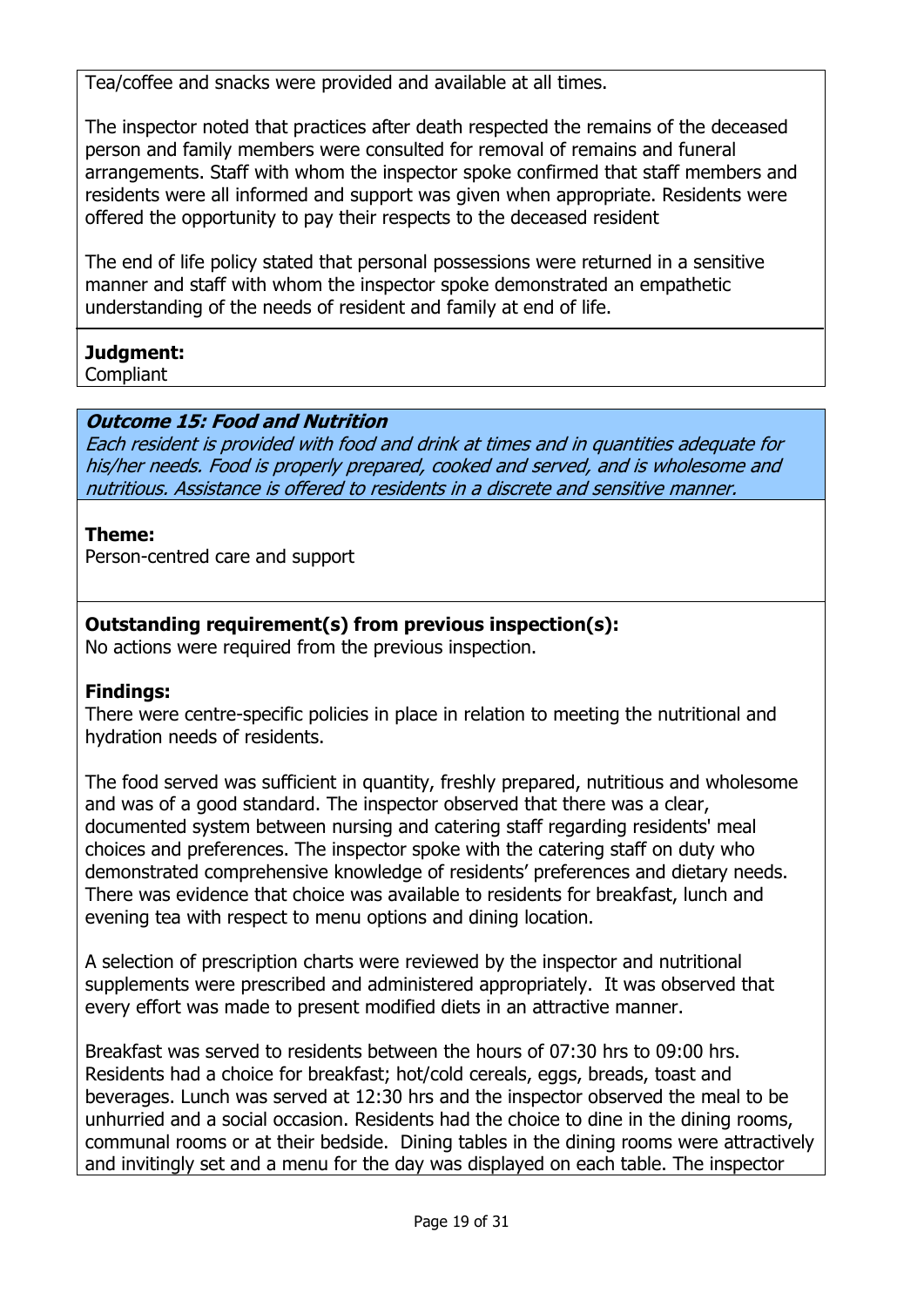noted that lunch, in sufficient portions, was plated and attractively presented in an appetising manner. Gravies/sauces were served separately if required.

The inspector saw that residents were provided with a range of hot and cold drinks; fresh water was available at all times. Staff demonstrated awareness of residents' preferences and the inspector observed a choice of snacks being made available. Night staff had access to the kitchen to make hot drinks and a light snack for residents.

Residents were encouraged to remain independent and were provided with a range of adaptive utensils to assist the; assistance was offered in a discreet and respectful manner. Gentle encouragement was given to residents who were reluctant to eat. Residents with whom the inspector spoke were complimentary of the meals and snacks served; declaring the food to "good and wholesome". Residents particularly enjoyed he home baked breads, desserts, birthday cakes and confectionery. Residents were provided with adequate dining space with the majority of residents choosing to attend the dining rooms for lunch and evening meal.

Residents' weights were monitored on a monthly basis and the Malnutrition Universal Screening Tool (MUST) was also utilised in practice. The inspector saw that residents looked well, weights were stable and nursing staff understood the relevance of weight loss when computing the MUST.

# Judgment:

**Compliant** 

### Outcome 16: Residents' Rights, Dignity and Consultation

Residents are consulted with and participate in the organisation of the centre. Each resident's privacy and dignity is respected, including receiving visitors in private. He/she is facilitated to communicate and enabled to exercise choice and control over his/her life and to maximise his/her independence. Each resident has opportunities to participate in meaningful activities, appropriate to his or her interests and preferences.

### Theme:

Person-centred care and support

# Outstanding requirement(s) from previous inspection(s):

Some action(s) required from the previous inspection were not satisfactorily implemented.

### Findings:

The inspector found the centre to be relaxed and person-centred. There was a good level of visitor activity noted by the inspector throughout the day and residents with whom the inspector spoke reported that there was no restriction on visitors. There was a designated visitors' room where residents could receive visitors in private.

Residents were consulted about how the centre was planned and run. A monthly residents' meeting had recently been re-introduced and minutes from the two previous meetings were made available to the inspector. Feedback sought during this meeting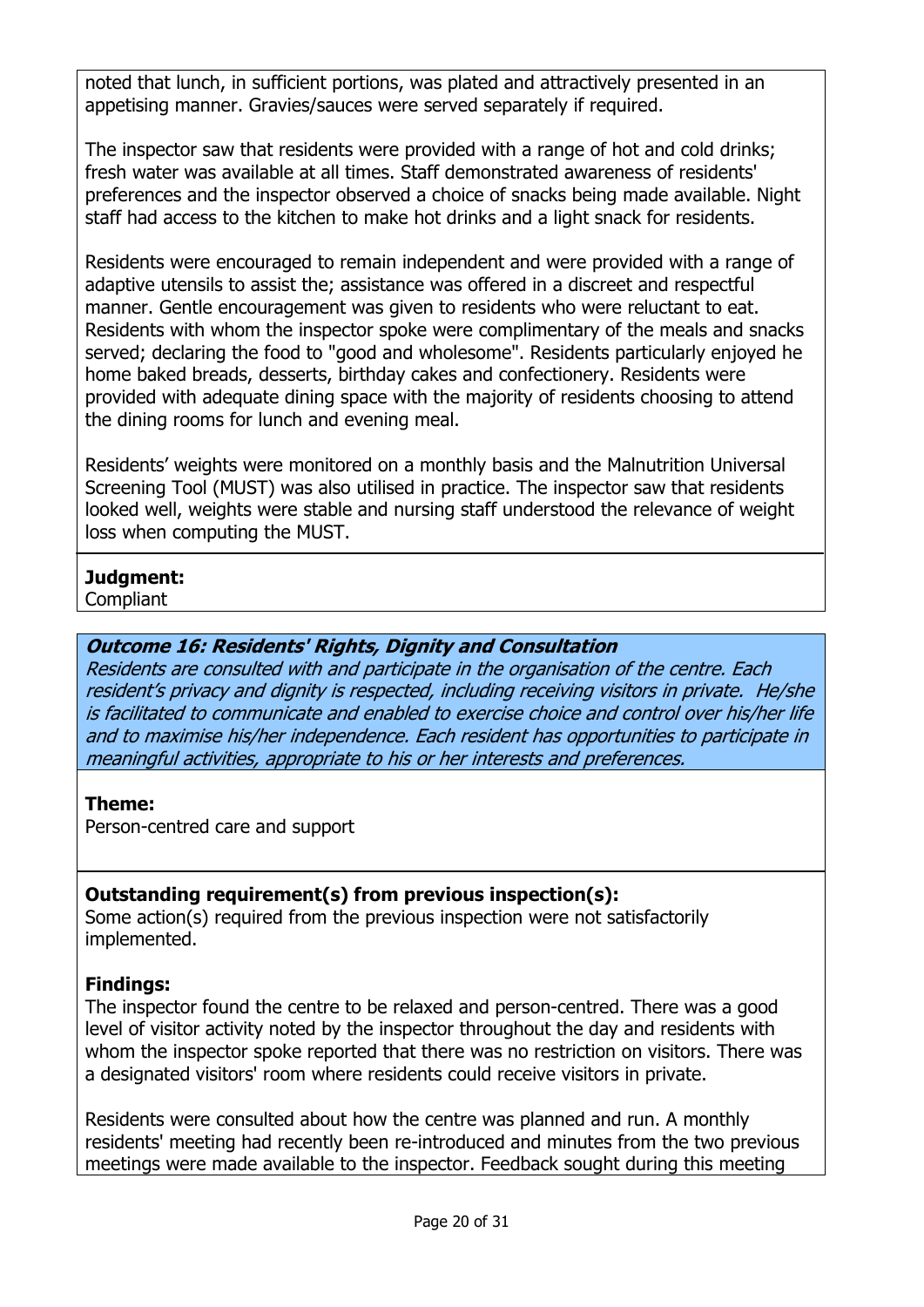informed practice and suggestions, e.g. a change in tea-time and the installation of a wall clock, were seen to be implemented.

Residents' capacity to exercise personal autonomy and choice was maximised. Staff were observed to provide residents with choice and control by facilitating residents' individual preferences in relation to their daily routine, meals and their choice of activities. Residents were facilitated to personalise their bedrooms with photographs and furniture from home. Residents' routines were documented clearly in their care plans and staff were seen to respect these. For example, some residents attended a day centre or went out with for meals or celebrations with family and friends.

Residents are facilitated to exercise their civil, political and religious rights. Residents were conversant in current affairs and reported being afforded the opportunity to vote. Mass was celebrated in the centre on a monthly basis and the advocate facilitated prayer during her regular visits. The person in charge confirmed that ministers from a range of religious denominations were facilitated to visit. An oratory was available to residents for prayer and quiet reflection.

The inspector observed televisions and radios in the communal areas. Residents also had access to televisions in their bedrooms and newspapers were delivered every day. Residents' personal communications were respected and residents had access to a private telephone.

The inspector saw that residents received care that was dignified and respected their privacy at all times. Staff knocked and awaited permission before entering residents' bedrooms. Staff addressed residents by their preferred names. Screening curtains were used in shared rooms when personal care was delivered.

An advocate was available to residents on a regular basis. The advocate facilitated group activities and also met with residents individually. The advocate stated that the person in charge was always very responsive to any concerns or issues that she may raise on behalf of residents. The inspector saw evidence that the advocate was appropriately vetted and articulated a clear understanding of her roles and responsibilities.

Staff with whom the inspector spoke were aware of the different communication needs of the residents. The inspector saw that external professional input had been sought for residents and strategies had been developed to meet the individual needs of residents including the use of aids and equipment. Individual communication requirements were highlighted in care plans and reflected in practice.

The inspector observed that activities were provided for residents including live music, reminiscence and puzzles. The activities schedule was prominently displayed. A number of staff members were licensed Sonas practitioners (a therapeutic communication activity primarily for older people with dementia that focuses on sensory stimulation) and facilitated individual and group sessions. A gentle exercise programme was facilitated twice a week; records of resident participation were maintained and the programme facilitator provided a quarterly report. Residents can opt out of activities if they so wish.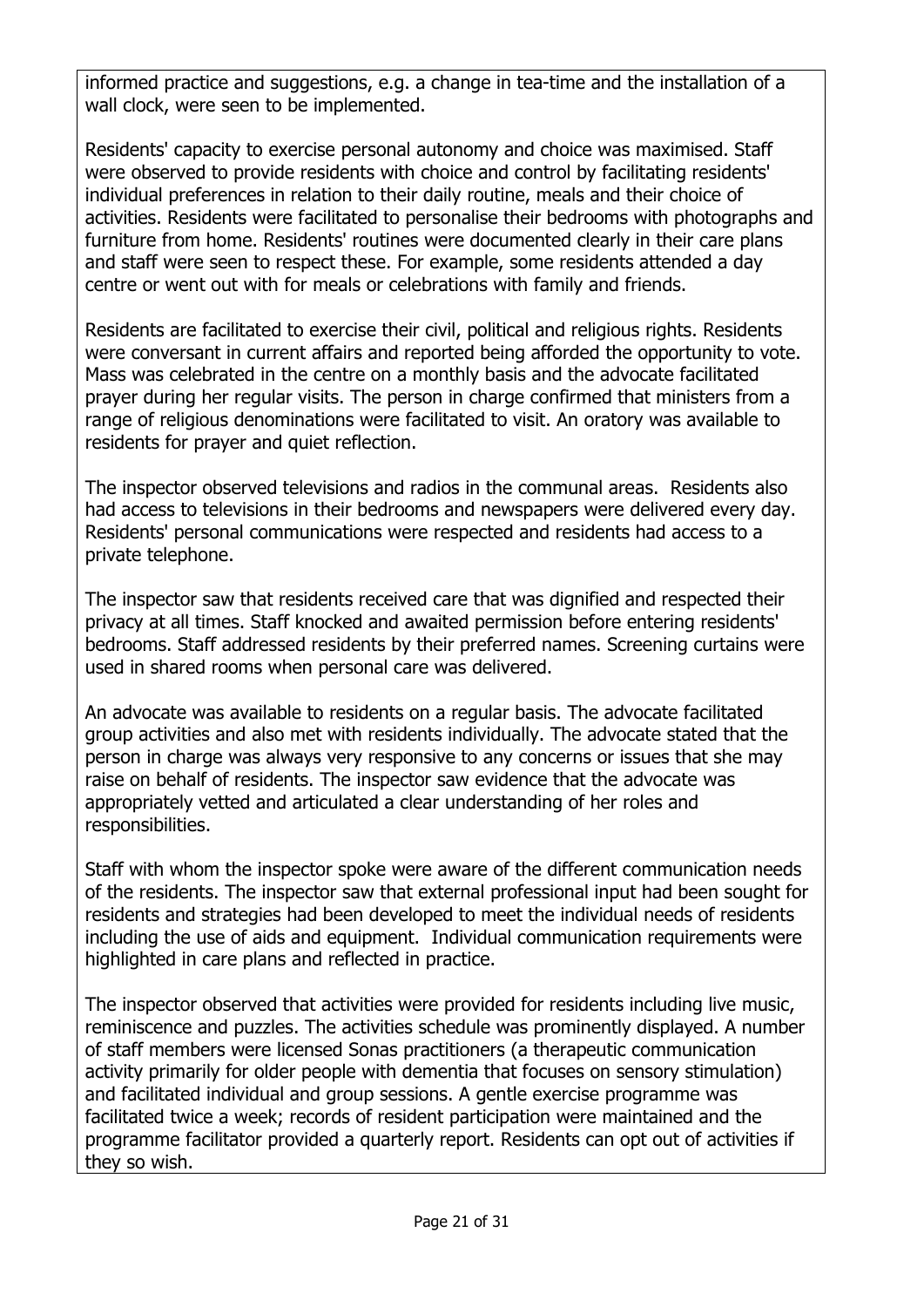However, the activities available did not reflect the capacities and interests of each individual resident. Each care plan reviewed contained an informative and meaningful personal profile of each resident. Residents' hobbies prior to admission to the centre were not provided for, e.g. literature, comedy and classical music. An assessment was completed of residents' interests and preferred activities but a number of the activities listed were not available in the centre such as ladies' club, massage and bird feeding.

### Judgment:

Non Compliant - Moderate

Outcome 17: Residents' clothing and personal property and possessions Adequate space is provided for residents' personal possessions. Residents can appropriately use and store their own clothes. There are arrangements in place for regular laundering of linen and clothing, and the safe return of clothes to residents.

### Theme:

Person-centred care and support

### Outstanding requirement(s) from previous inspection(s):

No actions were required from the previous inspection.

### Findings:

The inspector observed that there was ample storage provided for residents' personal possessions. Each resident also had access to separate locked storage for valuables. A record was kept and maintained of each resident's personal property. This record was updated periodically.

Residents' clothing was laundered on-site and clothing was labelled to ensure that residents' own clothing was returned to them. Residents reported that their laundry was always returned to them.

There was a centre-specific policy on residents' personal property and possessions which had been reviewed in December 2011.

Residents with whom the inspector spoke confirmed that they could retain control over their personal possessions and clothing.

### Judgment:

**Compliant** 

### Outcome 18: Suitable Staffing

There are appropriate staff numbers and skill mix to meet the assessed needs of residents, and to the size and layout of the designated centre. Staff have up-to-date mandatory training and access to education and training to meet the needs of residents. All staff and volunteers are supervised on an appropriate basis, and recruited, selected and vetted in accordance with best recruitment practice. The documents listed in Schedule 2 of the Health Act 2007 (Care and Welfare of Residents in Designated Centres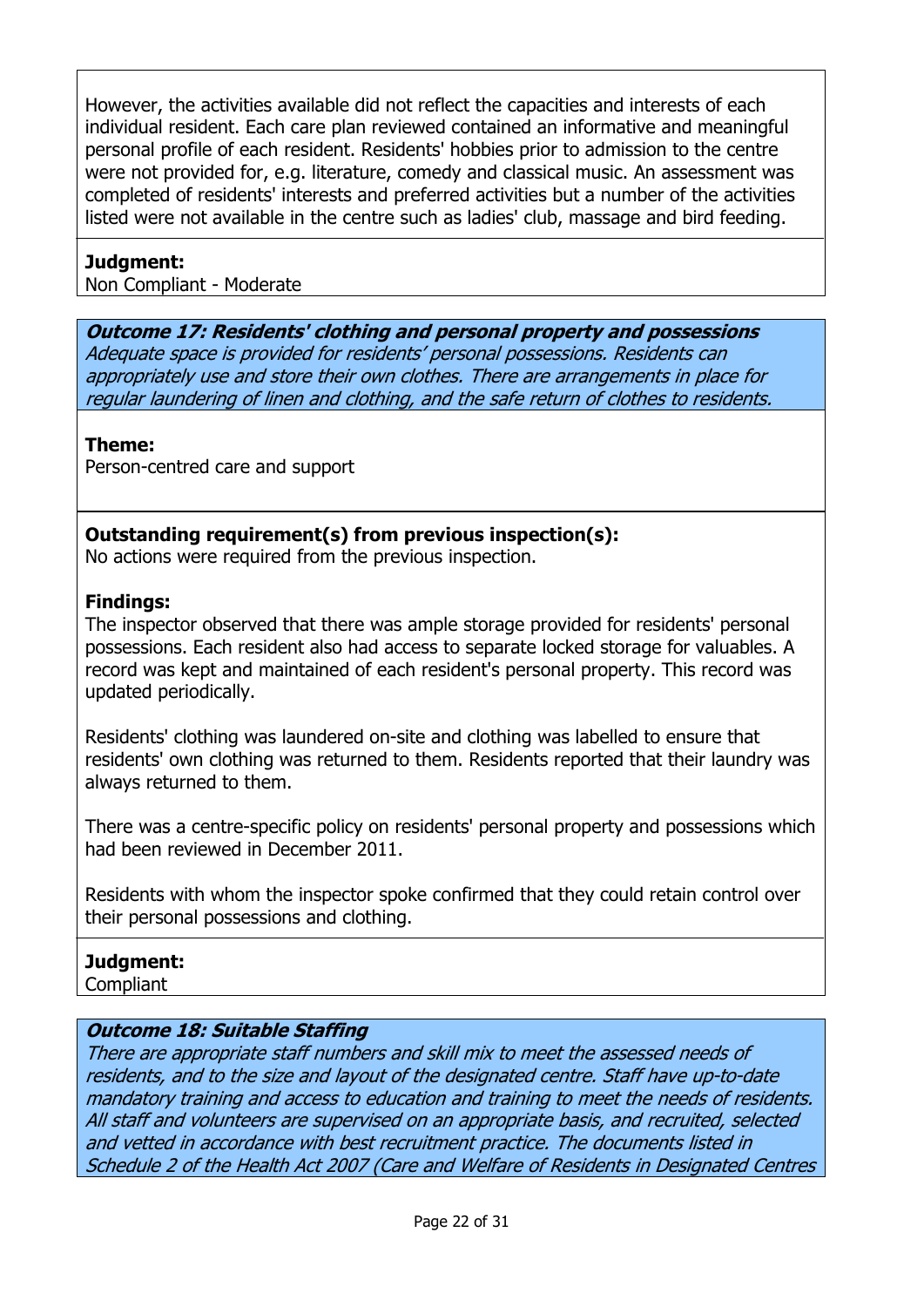for Older People) Regulations 2013 are held in respect of each staff member.

Theme: **Workforce** 

### Outstanding requirement(s) from previous inspection(s):

The action(s) required from the previous inspection were satisfactorily implemented.

### Findings:

There was a planned roster in place. Based on observations, a review of the roster and these inspection findings, the inspector was satisfied that the staff numbers and skill-mix were appropriate to meeting the assessed needs of the complement of residents accommodated. A "twilight" shift had been recently introduced that provided an additional member of care staff between 16:00 and 22:00. Staff and residents with whom the inspector spoke stated that this had proved to be beneficial.

There was a registered nurse on duty at all times and a record is maintained of current registration details of nursing staff. Staff were observed to competently deliver care and support to residents that reflects contemporary evidence based practice.

A sample of staff files was reviewed and contained all of the required elements. The inspector saw that there was a selection of healthcare reading materials and reference books stored in the nurses' office. The inspector noted that copies of both the Regulations and the Authority's Standards were available. Staff were also able to articulate adequate knowledge and understanding of the Regulations and the Authority's Standards.

Staff training records demonstrated a proactive commitment to the ongoing maintenance and development of staff knowledge and competencies - the programme reflected the needs of residents. All staff employed had attended mandatory fire, manual handling and elder abuse training. Further education and training completed by staff included dysphagia, pain management, continence promotion, medication management and dementia.

The inspector noted that regular meetings took place for nursing and care staff. Topics discussed include shift patterns, infection prevention and control, medication management and training. Staff were supervised appropriate to their role and a formal system of annual appraisal had been implemented.

A centre-specific policy on recruitment, selection and vetting of staff, reviewed in February 2014, was made available to the inspector. The inspector noted that effective recruitment procedures were in place including the verification of references.

Volunteers and those providing services to residents were supervised and vetted appropriate to their role and their involvement in the centre.

# Judgment:

Compliant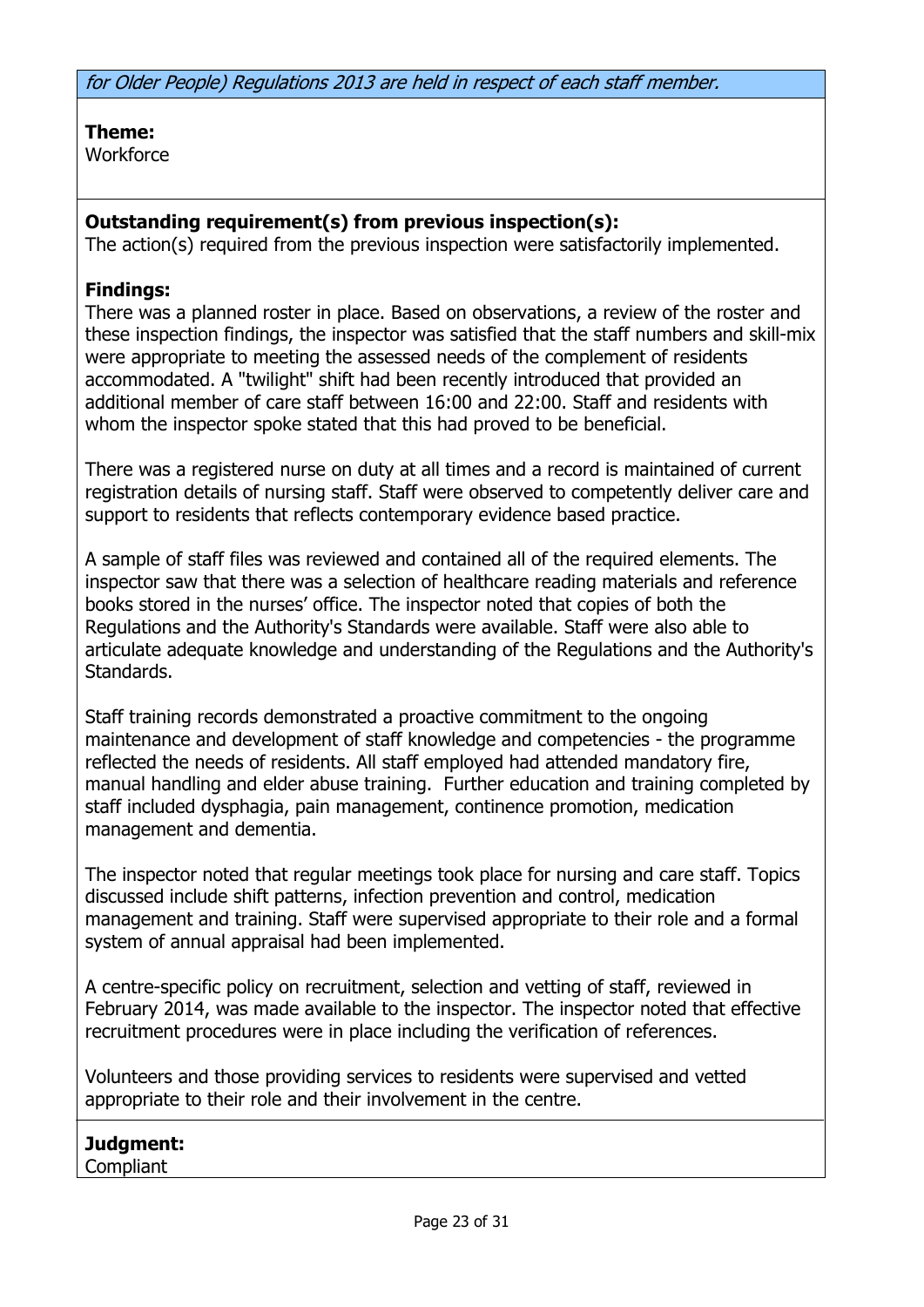#### Closing the Visit

At the close of the inspection a feedback meeting was held to report on the inspection findings.

### Acknowledgements

The inspector wishes to acknowledge the cooperation and assistance of all the people who participated in the inspection.

#### Report Compiled by:

Louisa Power Inspector of Social Services Regulation Directorate Health Information and Quality Authority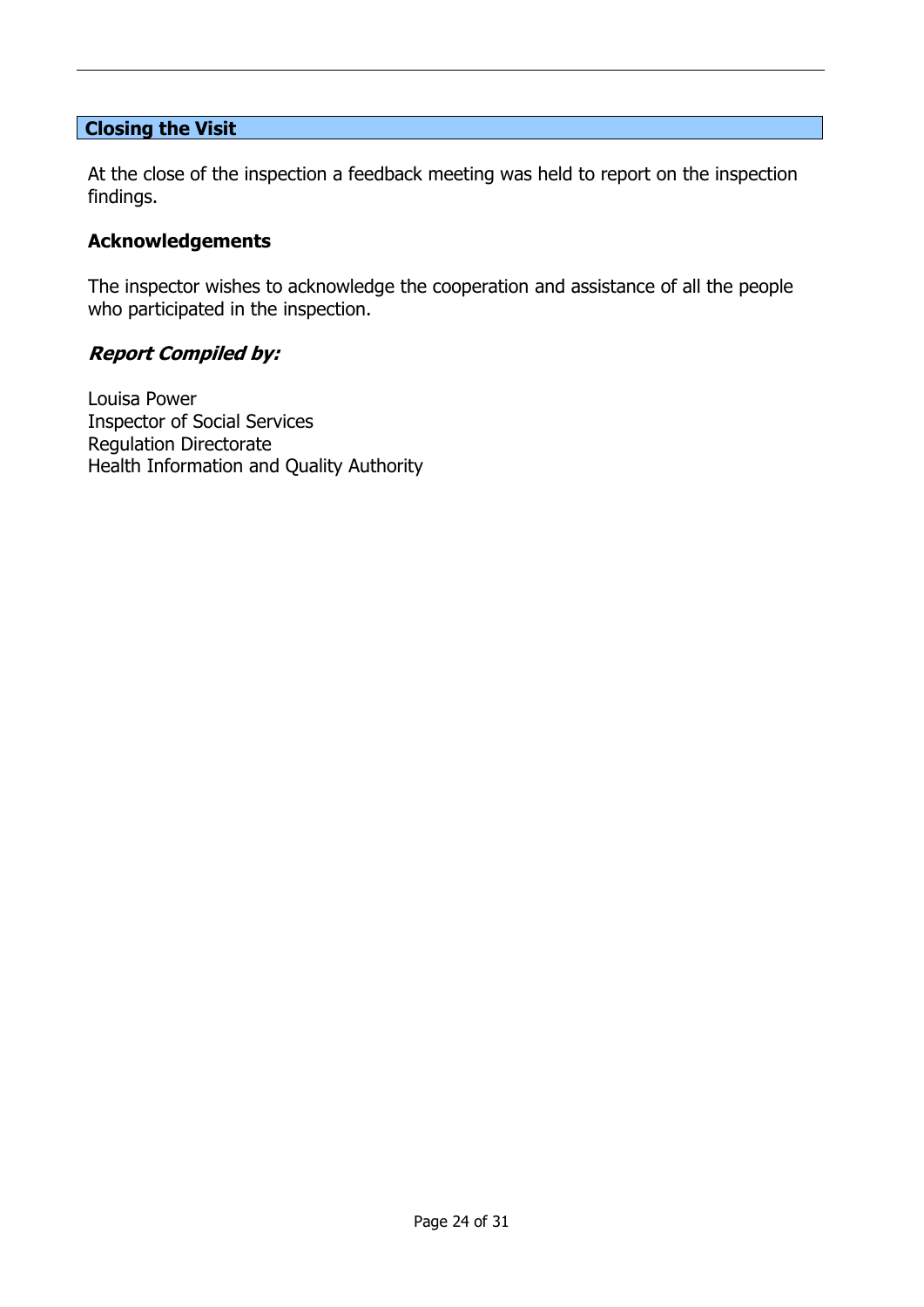# Health Information and Quality Authority Regulation Directorate



Action Plan

An tÚdarás Um Fhaisnéis agus Cáilíocht Sláinte

Provider's response to inspection report $<sup>1</sup>$ </sup>

| Centre name:               | Rathkeevan Nursing Home |
|----------------------------|-------------------------|
|                            |                         |
| <b>Centre ID:</b>          | OSV-0000271             |
|                            |                         |
| <b>Date of inspection:</b> | 12/11/2014              |
|                            |                         |
| Date of response:          | 18/12/2014              |
|                            |                         |

#### **Requirements**

This section sets out the actions that must be taken by the provider or person in charge to ensure compliance with the Health Act 2007 (Care and Welfare of Residents in Designated Centres for Older People) Regulations 2013 and the National Quality Standards for Residential Care Settings for Older People in Ireland.

All registered providers should take note that failure to fulfil your legal obligations and/or failure to implement appropriate and timely action to address the non compliances identified in this action plan may result in enforcement action and/or prosecution, pursuant to the Health Act 2007, as amended, and Regulations made thereunder.

### Outcome 02: Governance and Management

#### Theme:

-

Governance, Leadership and Management

#### The Registered Provider is failing to comply with a regulatory requirement in the following respect:

There was little evidence of audit recommendations and learning from audit results.

### Action Required:

Under Regulation 23(d) you are required to: Ensure there is an annual review of the quality and safety of care delivered to residents in the designated centre to ensure that such care is in accordance with relevant standards set by the Authority under section 8

 $1$  The Authority reserves the right to edit responses received for reasons including: clarity; completeness; and, compliance with legal norms.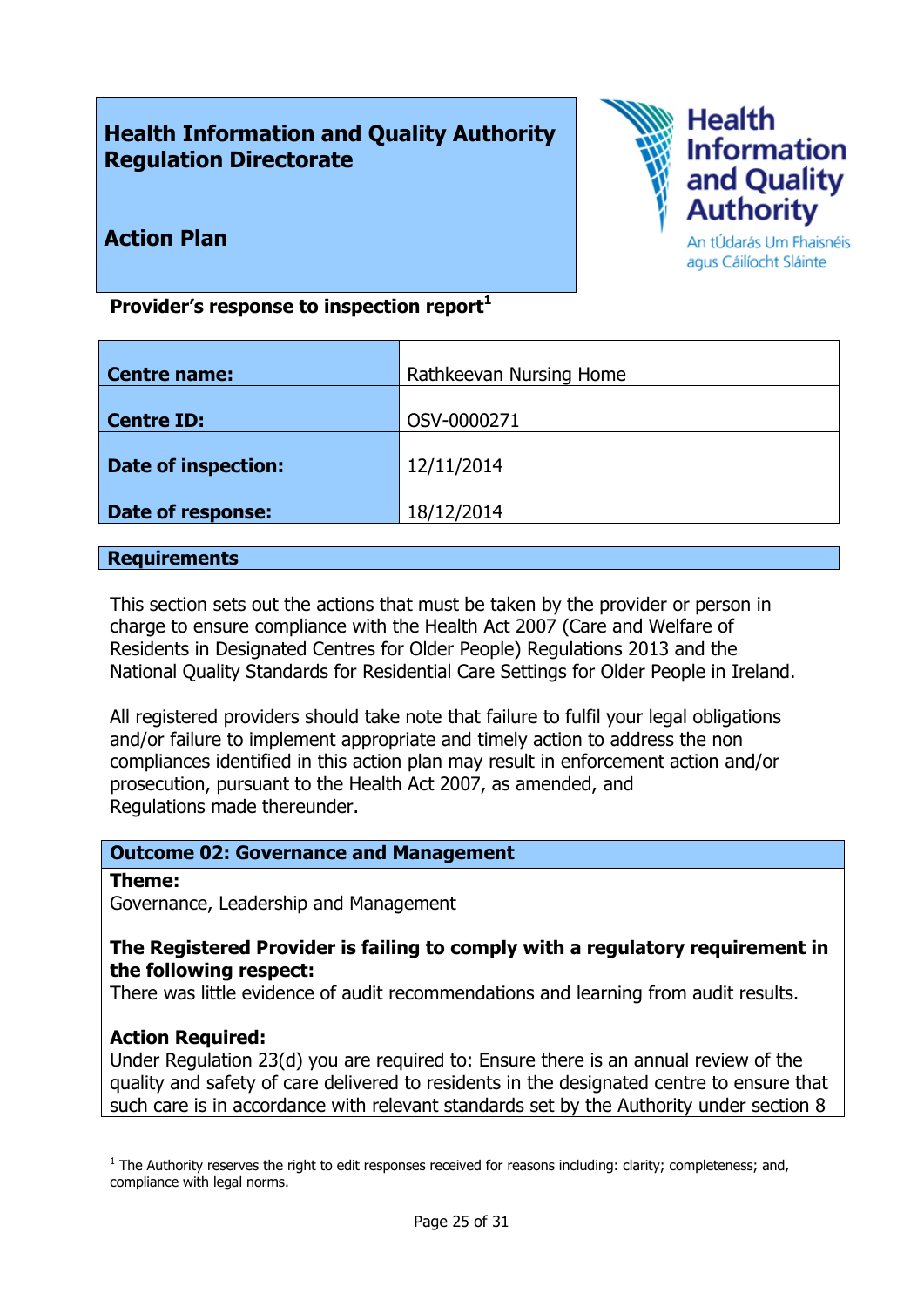of the Act and approved by the Minister under section 10 of the Act.

### Please state the actions you have taken or are planning to take:

All audits from now on will identify areas for improvement and will include recommendations and actions to be put in place.

# Proposed Timescale: 30/01/2015

### Outcome 05: Documentation to be kept at a designated centre

#### Theme:

Governance, Leadership and Management

### The Registered Provider is failing to comply with a regulatory requirement in the following respect:

Medication administration records were not accurate.

### Action Required:

Under Regulation 21(1) you are required to: Ensure that the records set out in Schedules 2, 3 and 4 are kept in a designated centre and are available for inspection by the Chief Inspector.

### Please state the actions you have taken or are planning to take:

All Medication Administration records will accurately record all medications administered.

Regular audits will be carried out to ensure this.

# Proposed Timescale: 18/12/2014

#### Theme:

Governance, Leadership and Management

### The Registered Provider is failing to comply with a regulatory requirement in the following respect:

The restraint register did not include all occasions where restraint was used.

### Action Required:

Under Regulation 21(1) you are required to: Ensure that the records set out in Schedules 2, 3 and 4 are kept in a designated centre and are available for inspection by the Chief Inspector.

### Please state the actions you have taken or are planning to take:

The restraint register will record all occasions where restraint is used.

Proposed Timescale: 18/12/2014

### Outcome 07: Safeguarding and Safety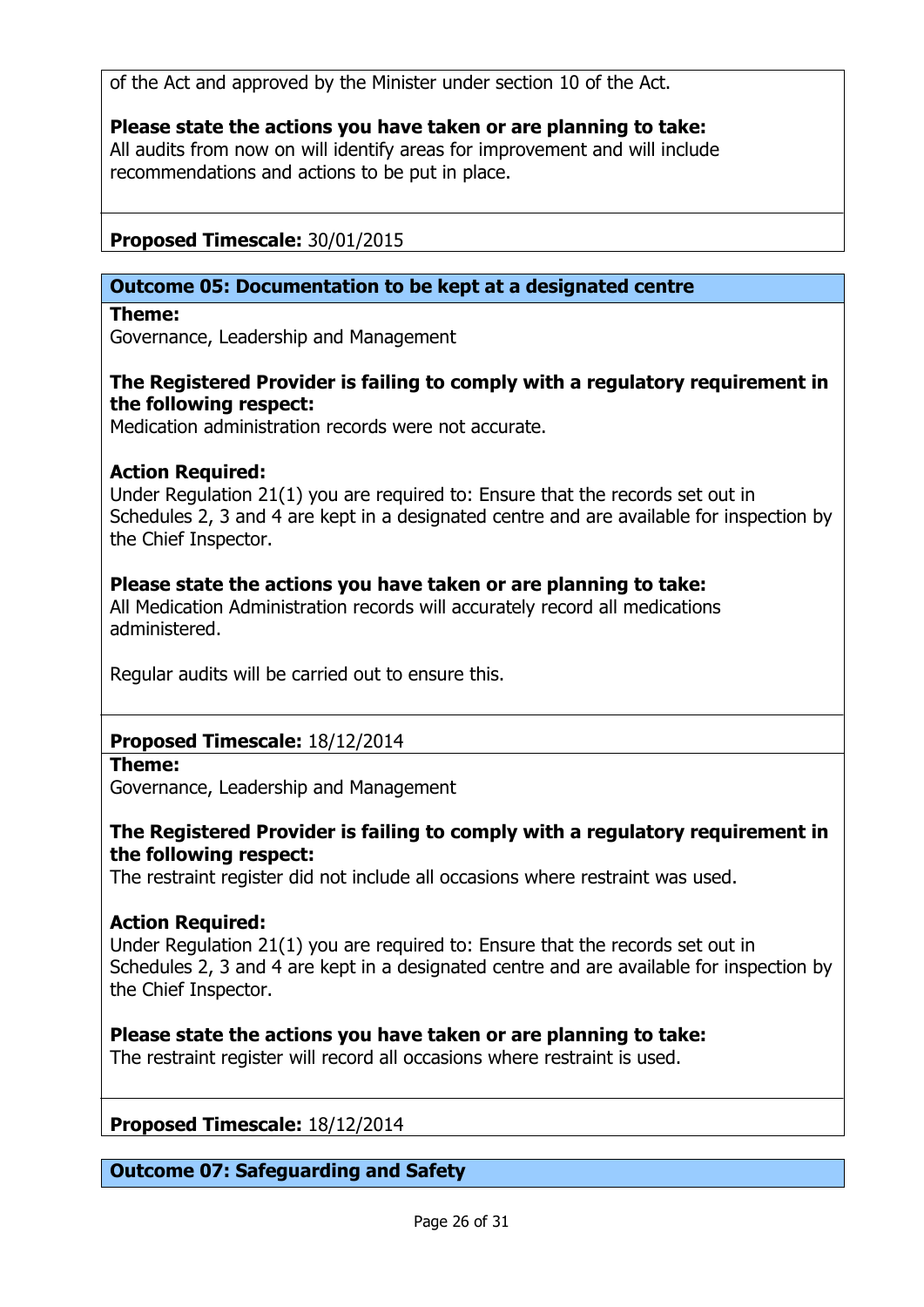### Theme:

Safe care and support

### The Registered Provider is failing to comply with a regulatory requirement in the following respect:

The policy did not cover situations where the person in charge was the subject of an allegation of abuse.

# Action Required:

Under Regulation 08(4) you are required to: Where the person in charge is the subject of an allegation of abuse investigate the matter, or nominate a person who is a suitable person to investigate the matter.

# Please state the actions you have taken or are planning to take:

The Elder Abuse Policy has been updated to address the situation where the PIC is the subject of an allegation of abuse.

# Proposed Timescale: 18/12/2014

# Outcome 08: Health and Safety and Risk Management

Theme:

Safe care and support

### The Registered Provider is failing to comply with a regulatory requirement in the following respect:

A number of hazards had not been identified.

# Action Required:

Under Regulation 26(1)(a) you are required to: Ensure that the risk management policy set out in Schedule 5 includes hazard identification and assessment of risks throughout the designated centre.

# Please state the actions you have taken or are planning to take:

The risk register will be updated to include the hazards identified.

# Proposed Timescale: 30/01/2015

Theme:

Safe care and support

### The Registered Provider is failing to comply with a regulatory requirement in the following respect:

The infection prevention and control policy did not refer to the most recent national guidance in relation to the prevention and control of influenza outbreaks in residential care facilities

# **Action Required:**

Under Regulation 27 you are required to: Ensure that procedures, consistent with the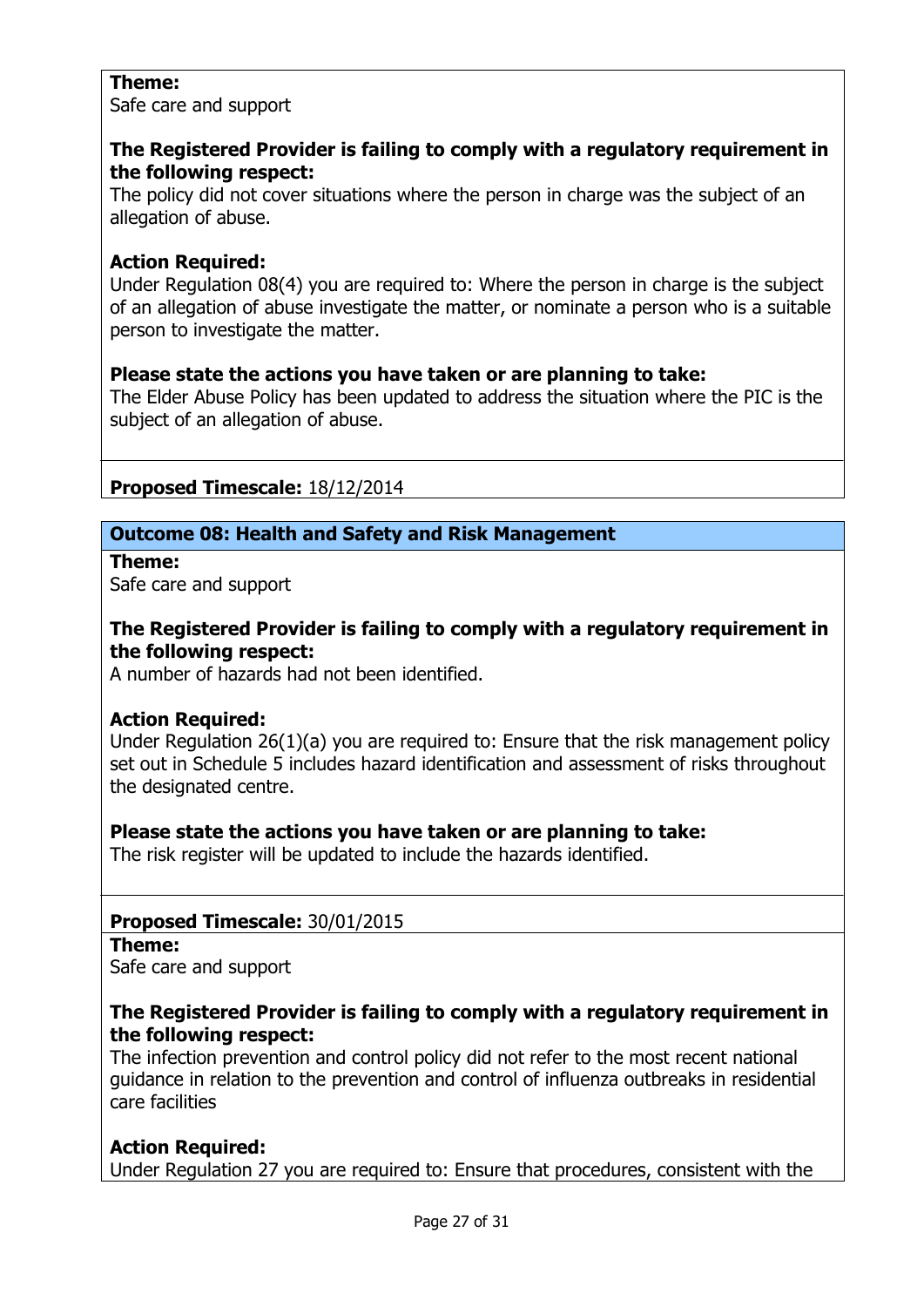standards for the prevention and control of healthcare associated infections published by the Authority are implemented by staff.

### Please state the actions you have taken or are planning to take:

The Infection Control Policy has been updated to refer to the most recent national guidance in relation to the prevention and control of influenza outbreaks in residential care facilities.

Proposed Timescale: 18/12/2014

#### Outcome 09: Medication Management

#### Theme:

Safe care and support

#### The Person in Charge (PIC) is failing to comply with a regulatory requirement in the following respect:

Medication was not administered to a resident at the time prescribed

#### Action Required:

Under Regulation 29(5) you are required to: Ensure that all medicinal products are administered in accordance with the directions of the prescriber of the resident concerned and in accordance with any advice provided by that resident's pharmacist regarding the appropriate use of the product.

#### Please state the actions you have taken or are planning to take:

Medication Administration time documented in the prescription was inaccurate. This has been discussed with the G.P of the resident concerned and it has been rectified.

All medications are now administered at the time prescribed.

### Proposed Timescale: 18/12/2014

### Outcome 11: Health and Social Care Needs

Theme: Effective care and support

### The Person in Charge (PIC) is failing to comply with a regulatory requirement in the following respect:

Care plans were not developed to meet residents' assessed needs.

### Action Required:

Under Regulation 05(3) you are required to: Prepare a care plan, based on the assessment referred to in Regulation 5(2), for a resident no later than 48 hours after that resident's admission to the designated centre.

### Please state the actions you have taken or are planning to take: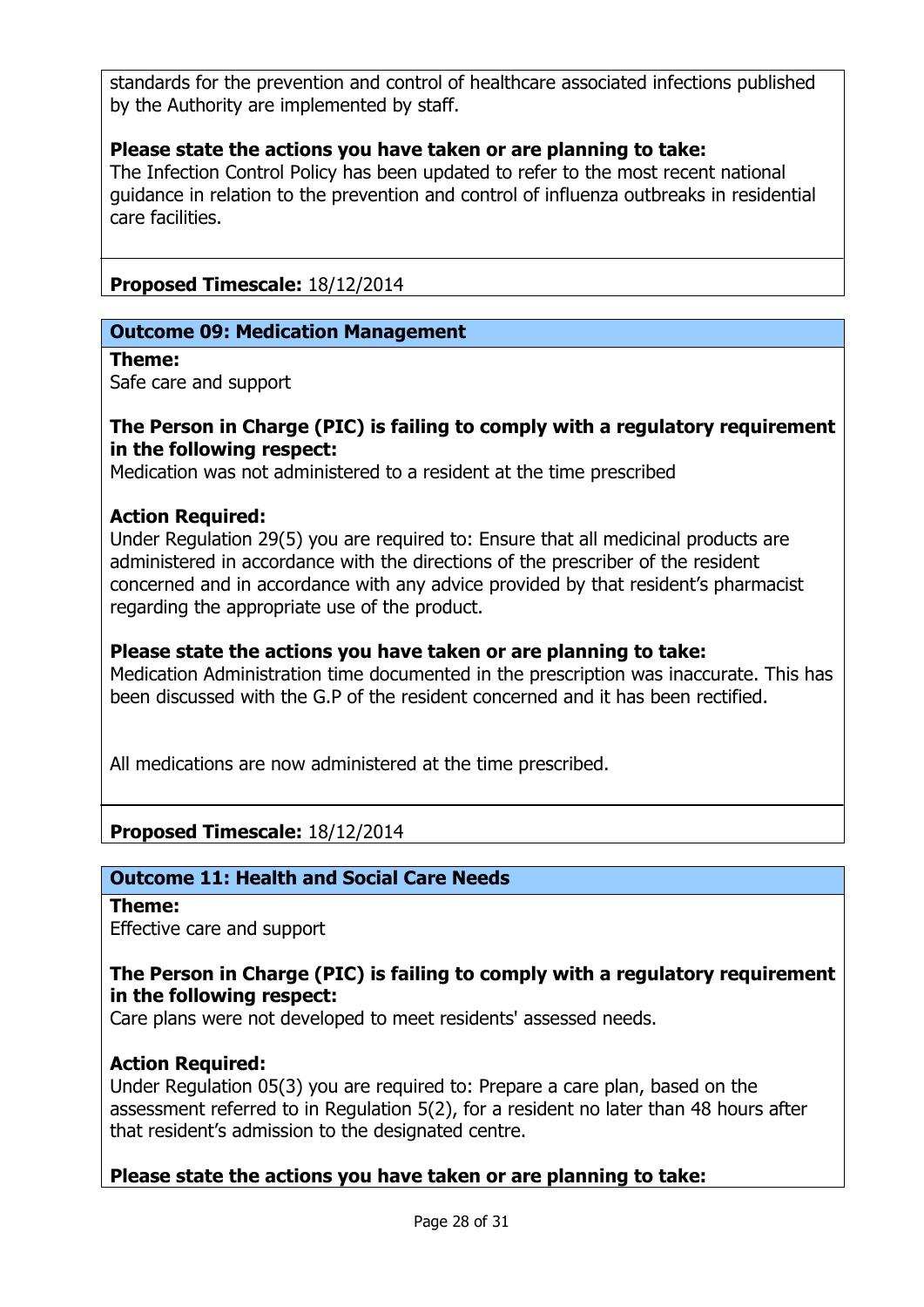Care plans will be developed and updated to meet the residents assessed needs.

### Proposed Timescale: 18/12/2014

#### Theme:

Effective care and support

#### The Person in Charge (PIC) is failing to comply with a regulatory requirement in the following respect:

Care plans were not always updated in line with changing needs.

#### Action Required:

Under Regulation 05(4) you are required to: Formally review, at intervals not exceeding 4 months, the care plan prepared under Regulation 5 (3) and, where necessary, revise it, after consultation with the resident concerned and where appropriate that resident's family.

### Please state the actions you have taken or are planning to take:

Care plans will be updated to meet the changing needs of the resident or at a maximum of 4 monthly intervals.

### Proposed Timescale: 30/01/2015

Theme:

Effective care and support

### The Person in Charge (PIC) is failing to comply with a regulatory requirement in the following respect:

Care plans did not always integrate the recommendations of allied healthcare professionals.

### Action Required:

Under Regulation 05(3) you are required to: Prepare a care plan, based on the assessment referred to in Regulation 5(2), for a resident no later than 48 hours after that resident's admission to the designated centre.

### Please state the actions you have taken or are planning to take:

The PIC will ensure that care plans integrate the recommendations of allied healthcare professionals on an ongoing basis.

### Proposed Timescale: 31/12/2014

Theme: Effective care and support

### The Registered Provider is failing to comply with a regulatory requirement in the following respect:

Care plans were not always implemented.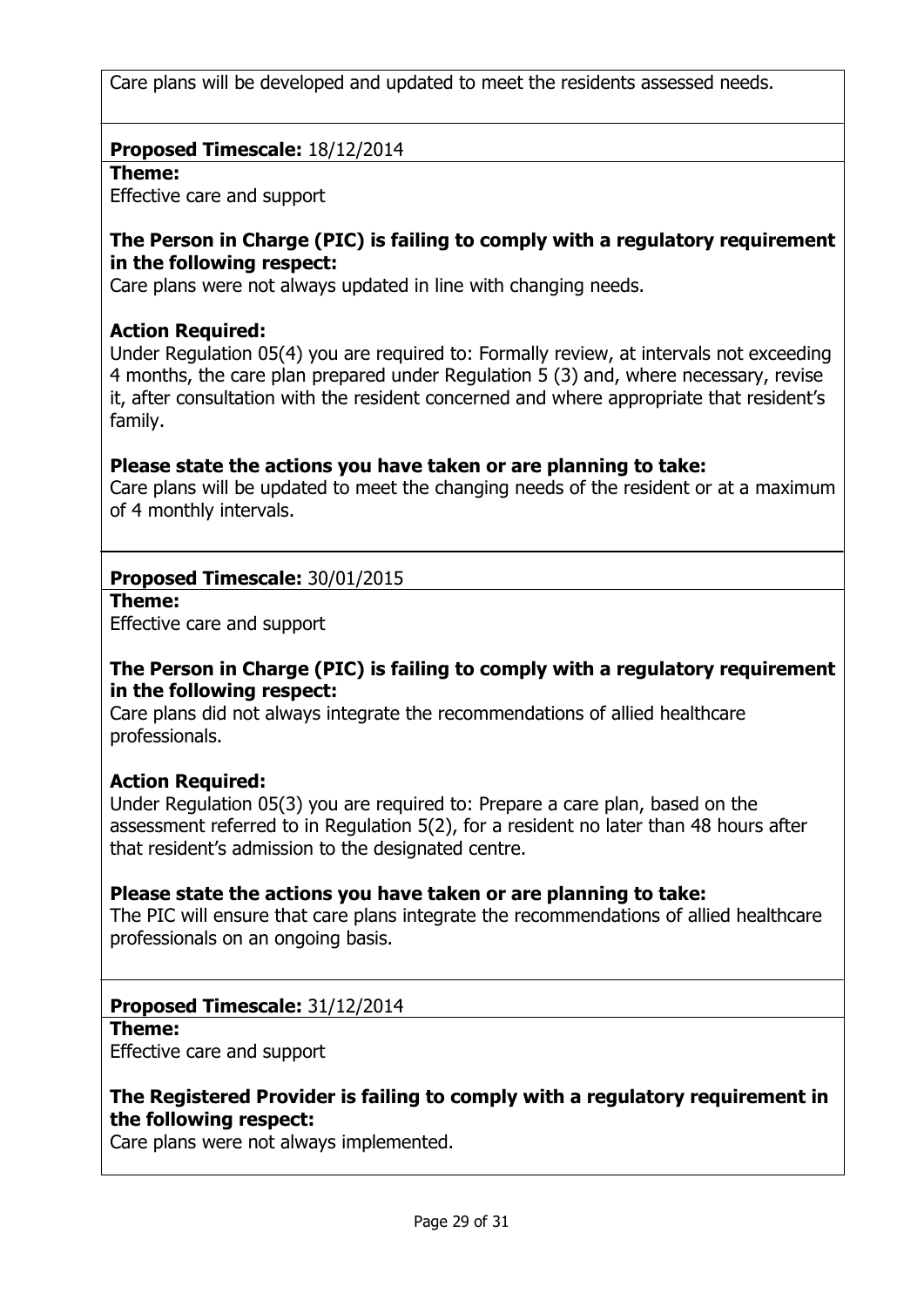### Action Required:

Under Regulation 06(1) you are required to: Having regard to the care plan prepared under Regulation 5, provide appropriate medical and health care for a resident, including a high standard of evidence based nursing care in accordance with professional guidelines issued by An Bord Altranais agus Cnáimhseachais.

#### Please state the actions you have taken or are planning to take:

The PIC will ensure that care is provided in accordance with the residents care plans.

#### Proposed Timescale: 31/12/2014

#### Theme:

Effective care and support

### The Registered Provider is failing to comply with a regulatory requirement in the following respect:

A number of compliance aids were not labelled sufficiently to enable identification of individual medicines in accordance with professional guidance issued by An Bord Altranais agus Cnáimhseachais.

#### Action Required:

Under Regulation 06(1) you are required to: Having regard to the care plan prepared under Regulation 5, provide appropriate medical and health care for a resident, including a high standard of evidence based nursing care in accordance with professional guidelines issued by An Bord Altranais agus Cnáimhseachais.

### Please state the actions you have taken or are planning to take:

The PIC has informed the relevant pharmacist to ensure that the Medication Administration Record (MAR) of this resident is labelled sufficiently to enable identification of individual medicines in accordance with professional guidance issued by An Bord Altranais agus Cnáimhseachais

Proposed Timescale: 18/12/2014

### Outcome 16: Residents' Rights, Dignity and Consultation

Theme:

Person-centred care and support

#### The Registered Provider is failing to comply with a regulatory requirement in the following respect:

The activities available did not reflect the capacities and interests of each individual resident.

### Action Required:

Under Regulation 09(2)(b) you are required to: Provide opportunities for residents to participate in activities in accordance with their interests and capacities.

### Please state the actions you have taken or are planning to take: